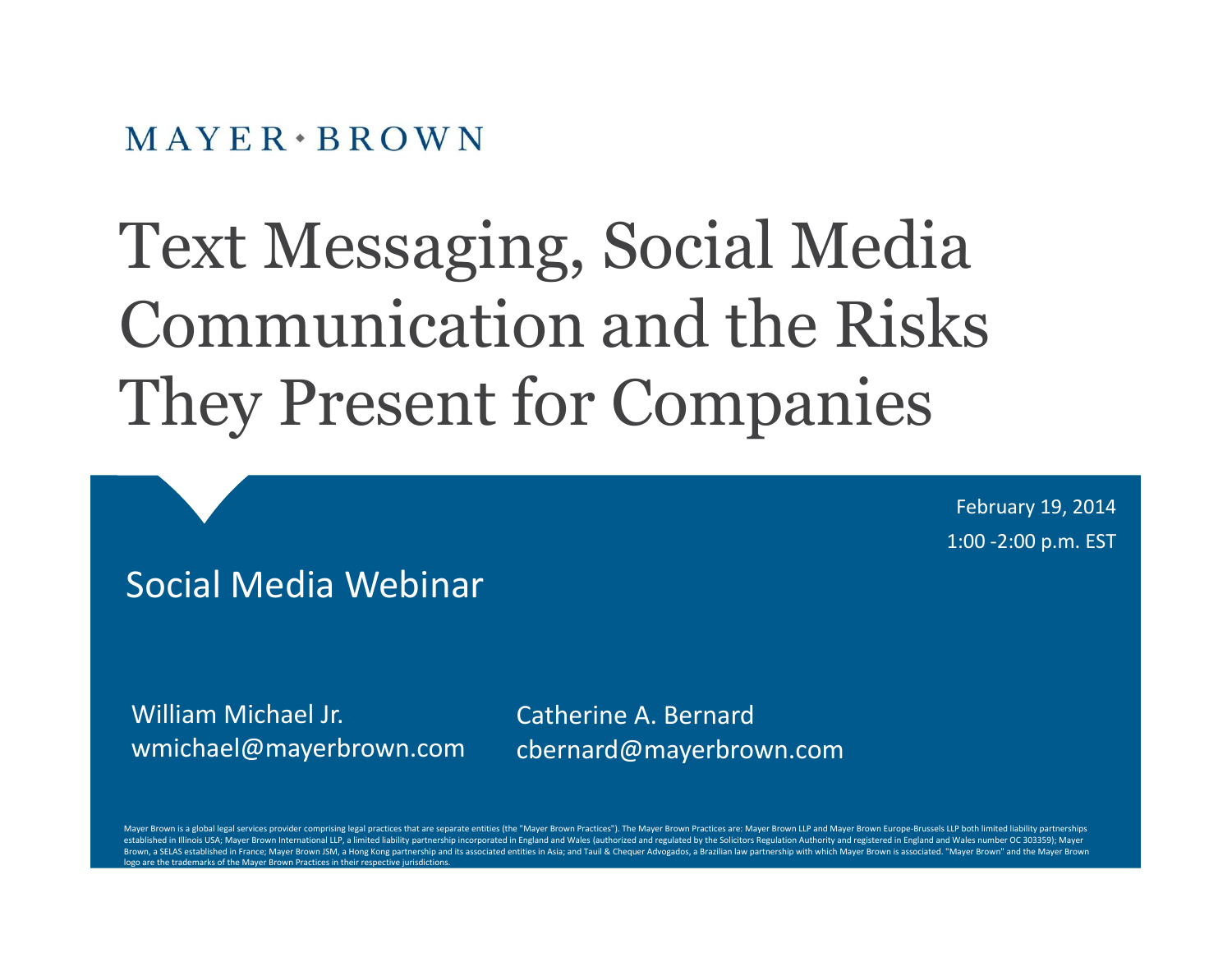# **Speakers**



**William Michael Jr.** Chicago +1 312 701 7653 wmichael@mayerbrown.com



**Catherine A. Bernard** Washington D.C. +1 202 263 3405 cbernard@mayerbrown.com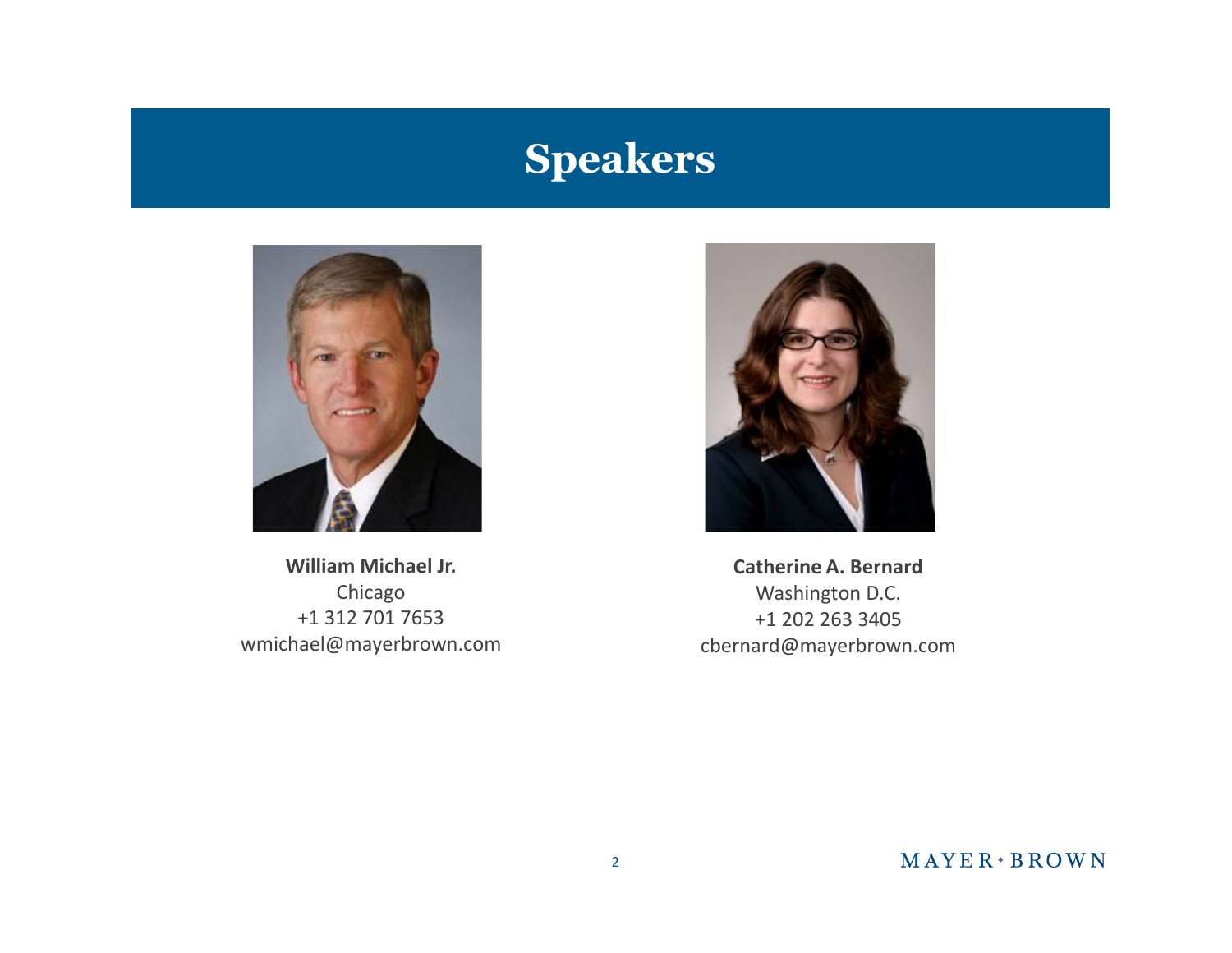# **Agenda**

- Statistics and Notable Cases
- E-Discovery Considerations
	- Discoverability
	- Retention/Duty to Preserve/Spoliation
	- Admissibility
- Corporate Policy Considerations
- Levels of Access to Individual's Information and the Applicable Legal Framework
	- Corporate vs. Individual Devices
	- Password Protected Information
	- False Accounts
	- Publicly Available Information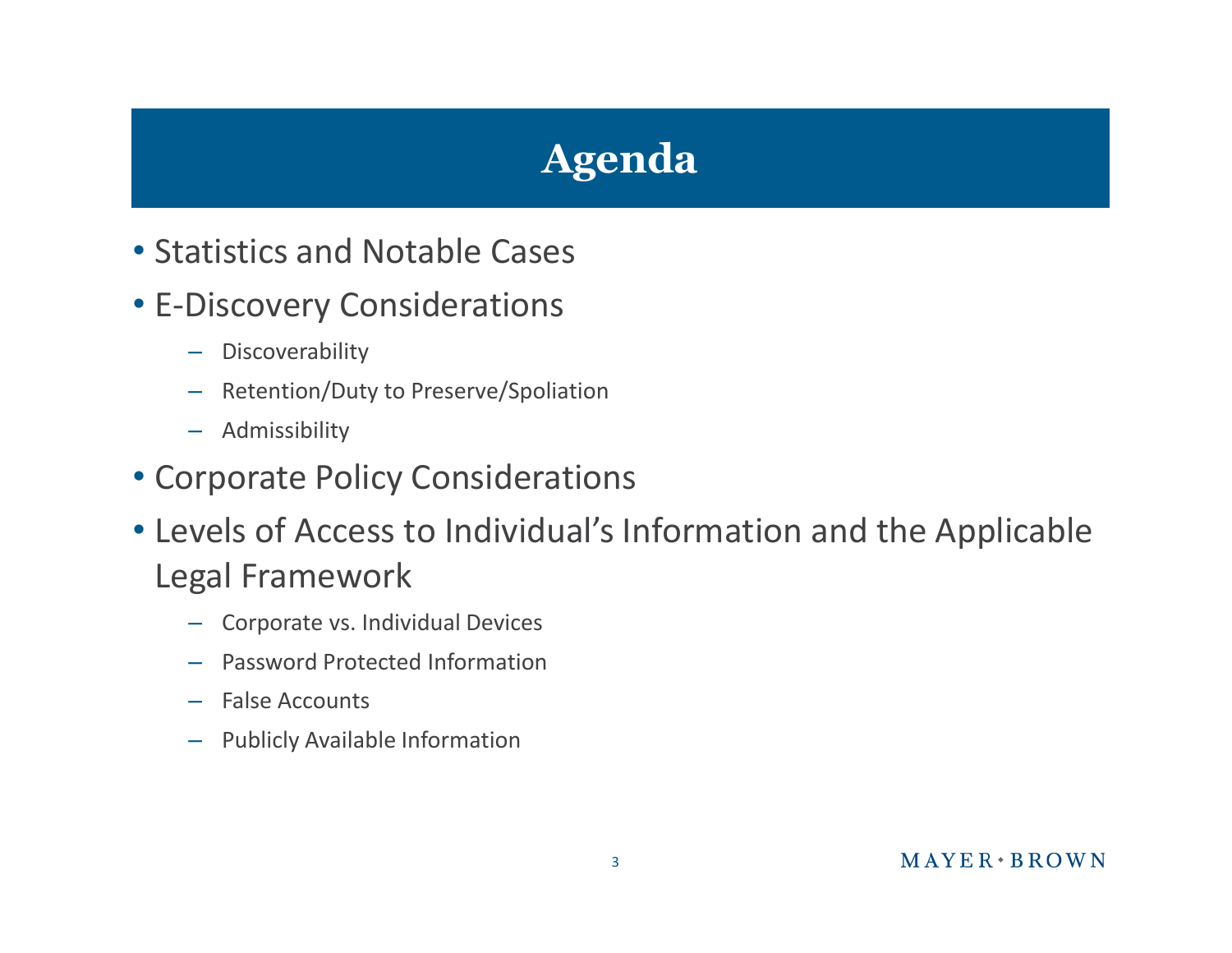# **STATISTICS AND NOTABLE CASES**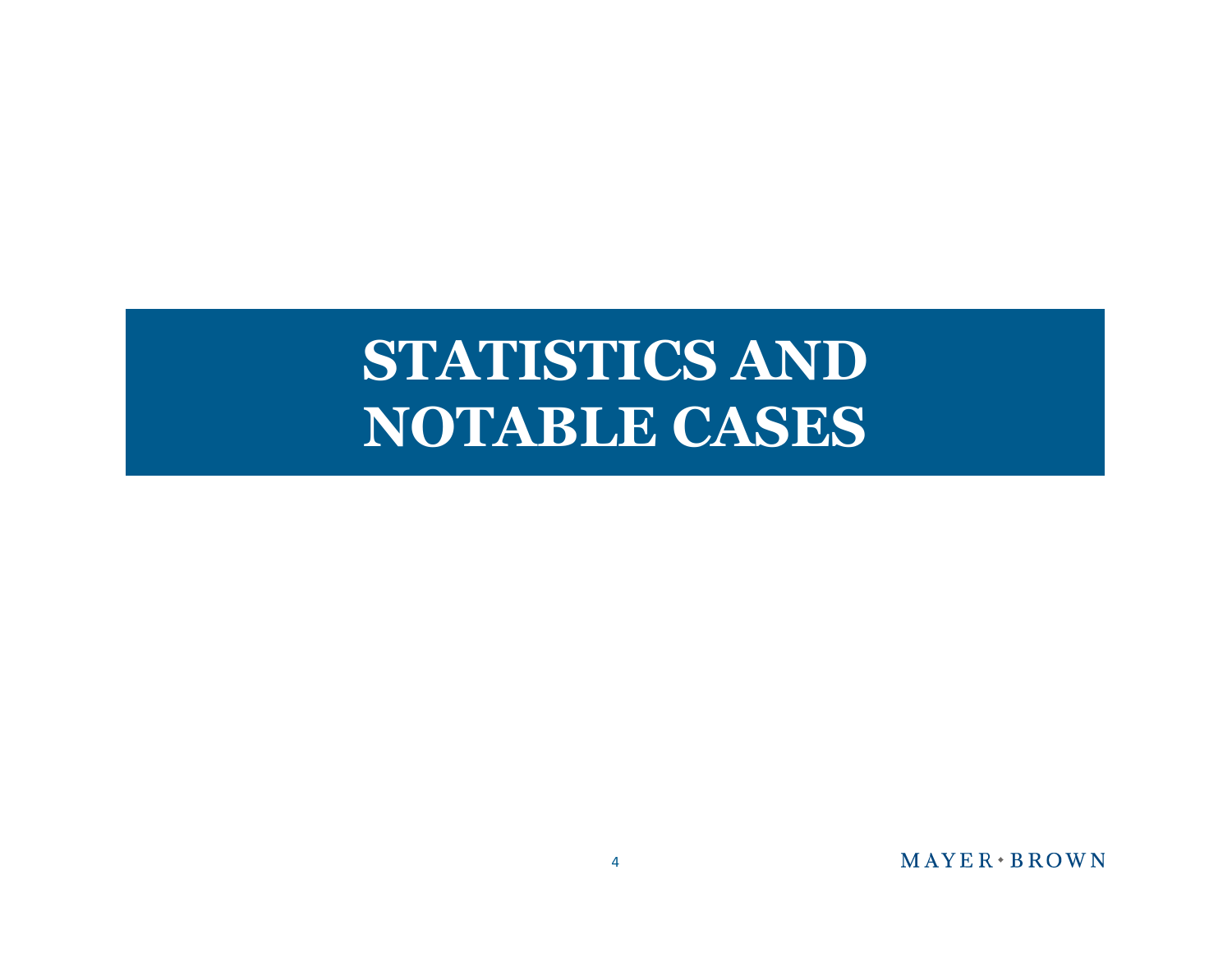# **Statistics: Text Messaging**

• 91% of adults in the United States own mobile phones

- 81% send and receive text messages
- Nearly a third (31%) prefer texting to calling
- Gen Y are by far the most avid users of text messages
	- 97% of U.S. adults between 18 and 24 own mobile phone
	- This population sends or receives an average of 109.5 messages per day



**Source: Pew Research, "Cell Phone Activities 2013" (http://www.pewinternet.org/2013/09/19/cell-phone-activities-2013/)**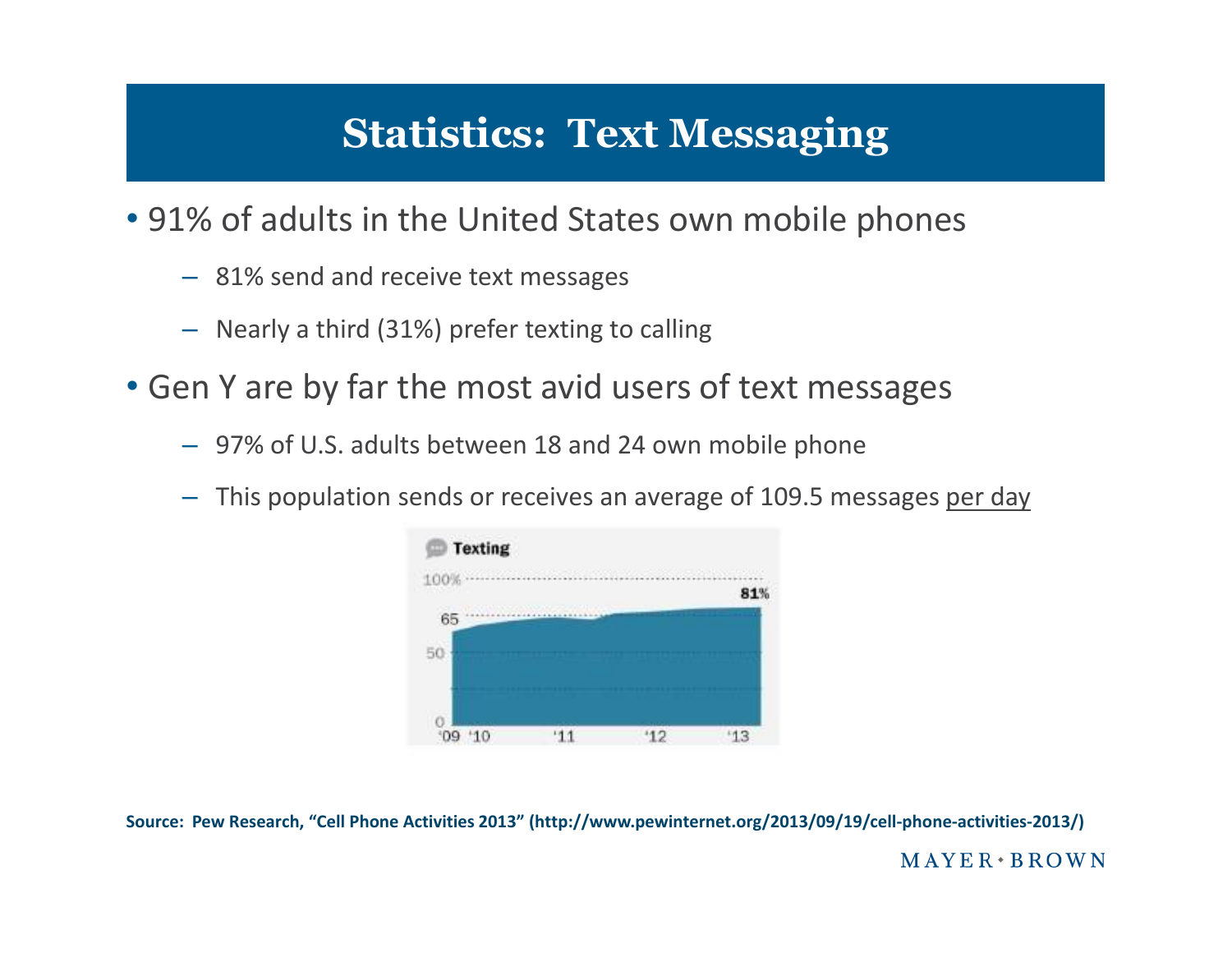#### **What Does This Mean for Employers?**

- Young adults entering the workforce bring their communications preferences along with them
- Content is unpredictable: the conventions and features of e-mail do not apply
	- Proper use of subject lines
	- Appropriate signatures
	- Automatic spell-check before sending
	- Metadata stripping
- Casual real-time feel + widespread assumption that deletion of texts is irreversible can lead to sticky situations…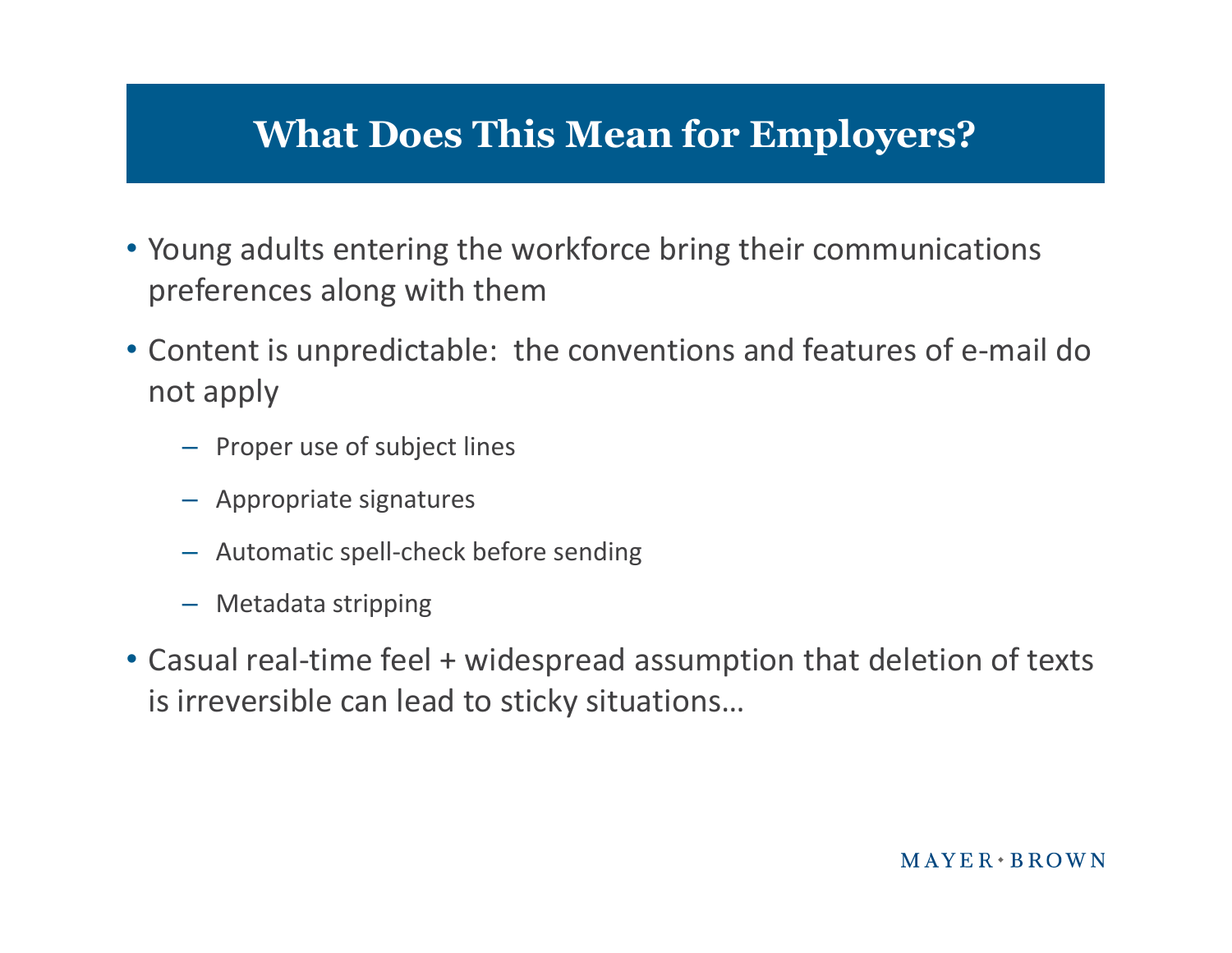### **Notable Cases: BP/Deepwater Horizon**

- BP engineer Kurt Mix deleted more than 500 text messages relating to the April 2010 explosion of the Deepwater Horizon oil rig
	- Because Mix used a smartphone, federal investigators were able to recover all but 17 of the messages
	- Contained estimates of oil spill rates up to 3x higher than public disclosures
	- Forensic methods showed that Mix had deleted the messages 16 months after receiving a legal hold notice for all records, including texts
- Serious consequences:
	- BP pled guilty to criminal charges and paid \$4.5 billion in penalties; largest criminal fine in history
	- Mix was convicted of obstructing justice in December 2013; faces up to 20 years in jail and \$250k in fines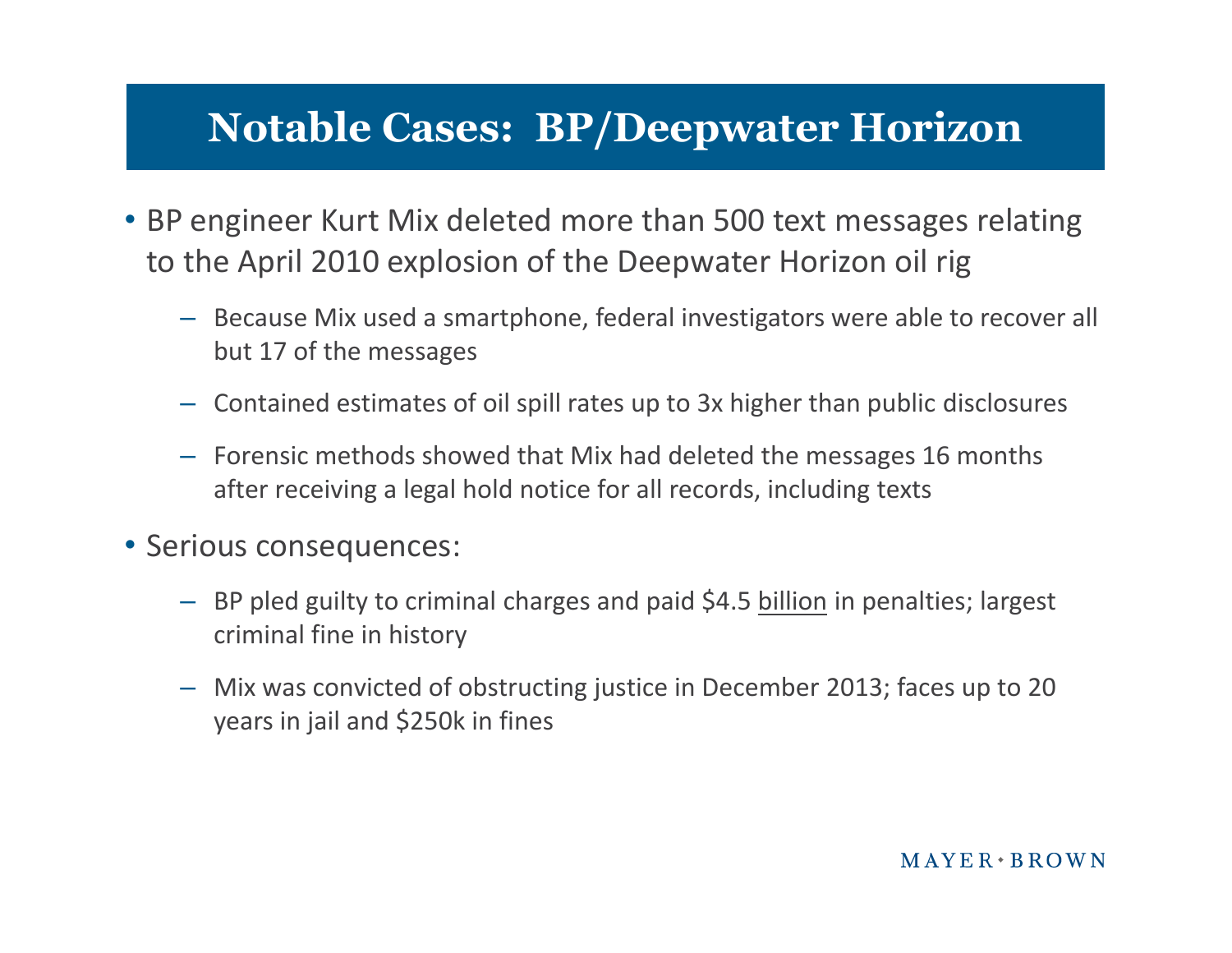### **Notable Cases: Fort Lee Traffic Disaster**

(Fort Lee Mayor) • Closure of lanes on the NJ side of the George Washington Bridge turned into a still-simmering scandal for NJ Gov. Christie after emails/texts were released:

Sent 9/10/13 8:04 AM Sokolich text to Baroni: Presently we have four very busy traffic lanes merging into only one toll booth..... The bigger problem is getting kids to school. Help please, it's maddening Received 9/10/13 8:05 AM Is it wrong that I am smiling? Sent 9/10/13 8:05 AM No Received 9/10/13 8:05 AM I feel badly about the kids Received 9/10/13 8:06 AM I quess Sent 9/10/13 8:11 AM They are the children of Buono voters

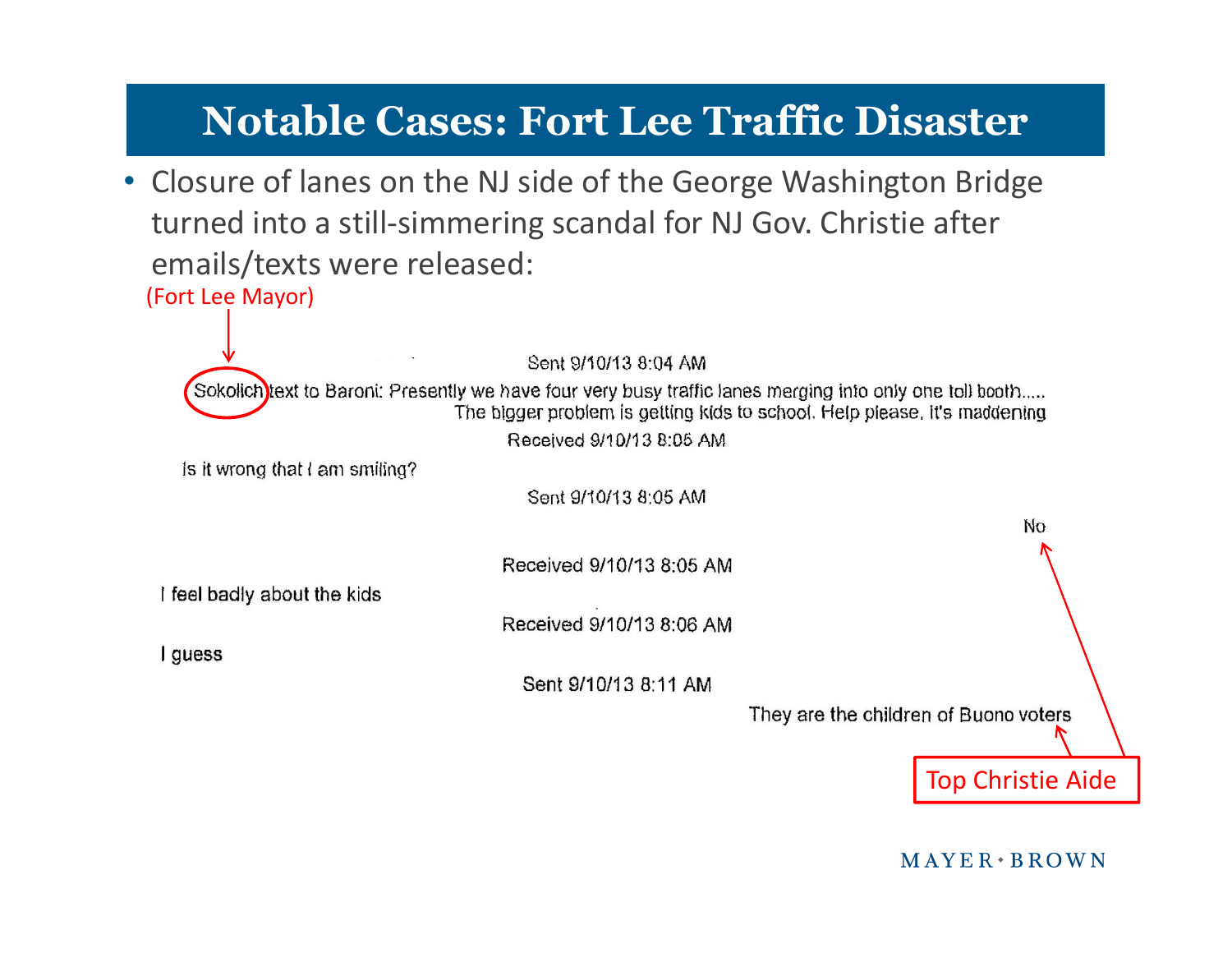# **Statistics: Social Media**

• 73% of online adults use at least one social networking site

- Facebook remains king (71% of online adults), but use of other sites is increasing, chiefly LinkedIn, Pinterest, Twitter, and Instagram
- Most Facebook and Instagram users visit those sites at least once a day



• 90% of Gen Y uses at least one social media platform (esp. Facebook); other groups not far behind

**Sources: Pew Research, "Social Networking Fact Sheet" (http:// www.pewinternet.org/fact-sheets/social-networking-factsheet/); "Social Media Update 2013" (http://www.pewinternet.org/2013/12/30/social-media-update-2013/)**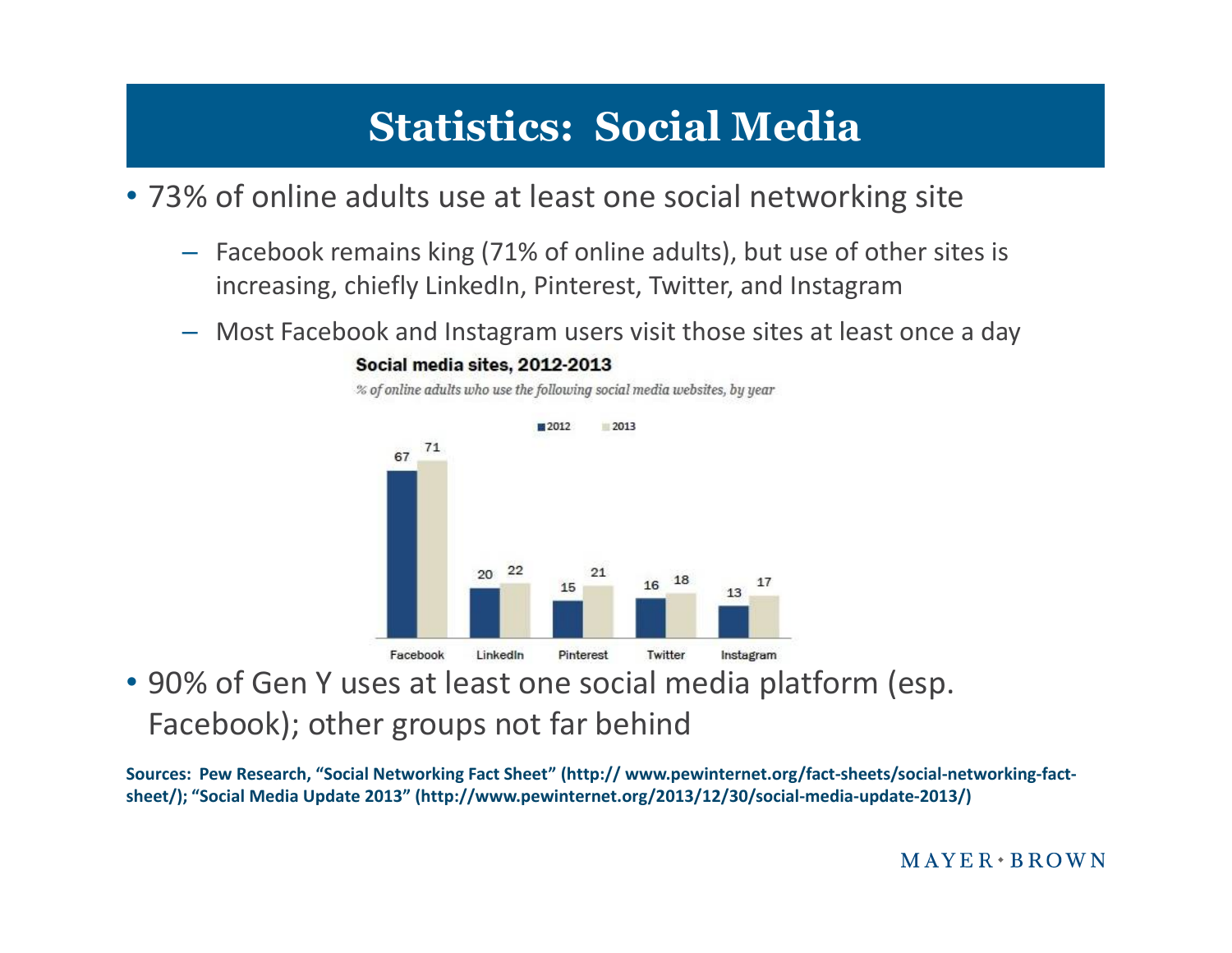### **What Does this Mean for Employers?**

- Digital trails can't be separated into business v. leisure
	- Employee use is essentially impossible to prevent
	- Social media communications travel fast and far
	- Once it's out, you can't get it back



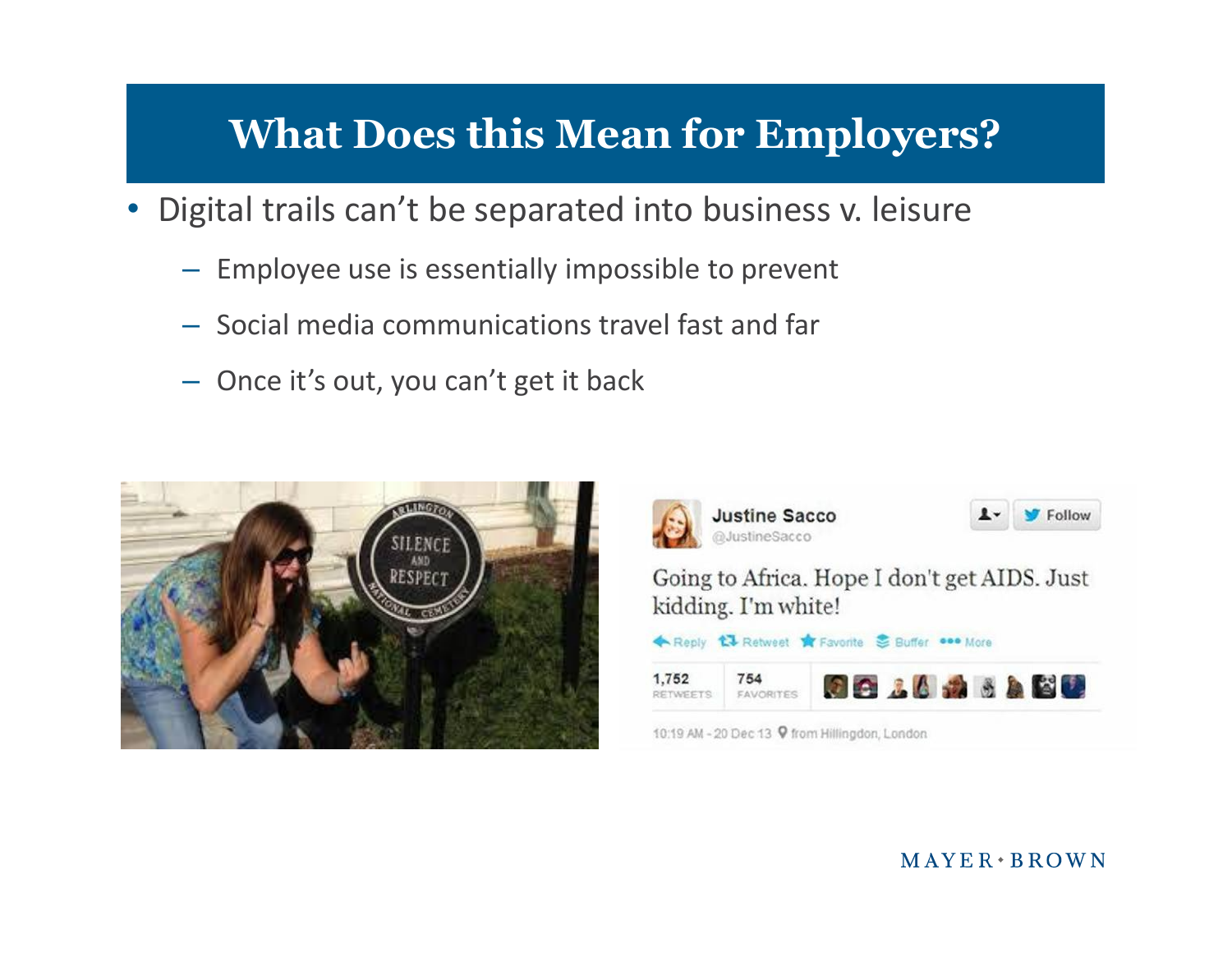# **Notable Cases: NetFlix CEO Reed Hastings**

• On July 3, 2012, Hastings posted on the Netflix Facebook page:



- Stock price jumped 13%
- Resulted in a "Wells notice" warning that SEC may bring an enforcement action against Netflix for violating Reg FD
	- Reg FD requires companies to disclose material non-public information to all investors at the same time
	- Did Netflix violate Reg FD by disclosing this information only to subscribers to the company's Facebook page?
- SEC opted not to sue Netflix; companies now can disclose news through social media "so long as investors have been alerted about which social media will be used to disseminate such information"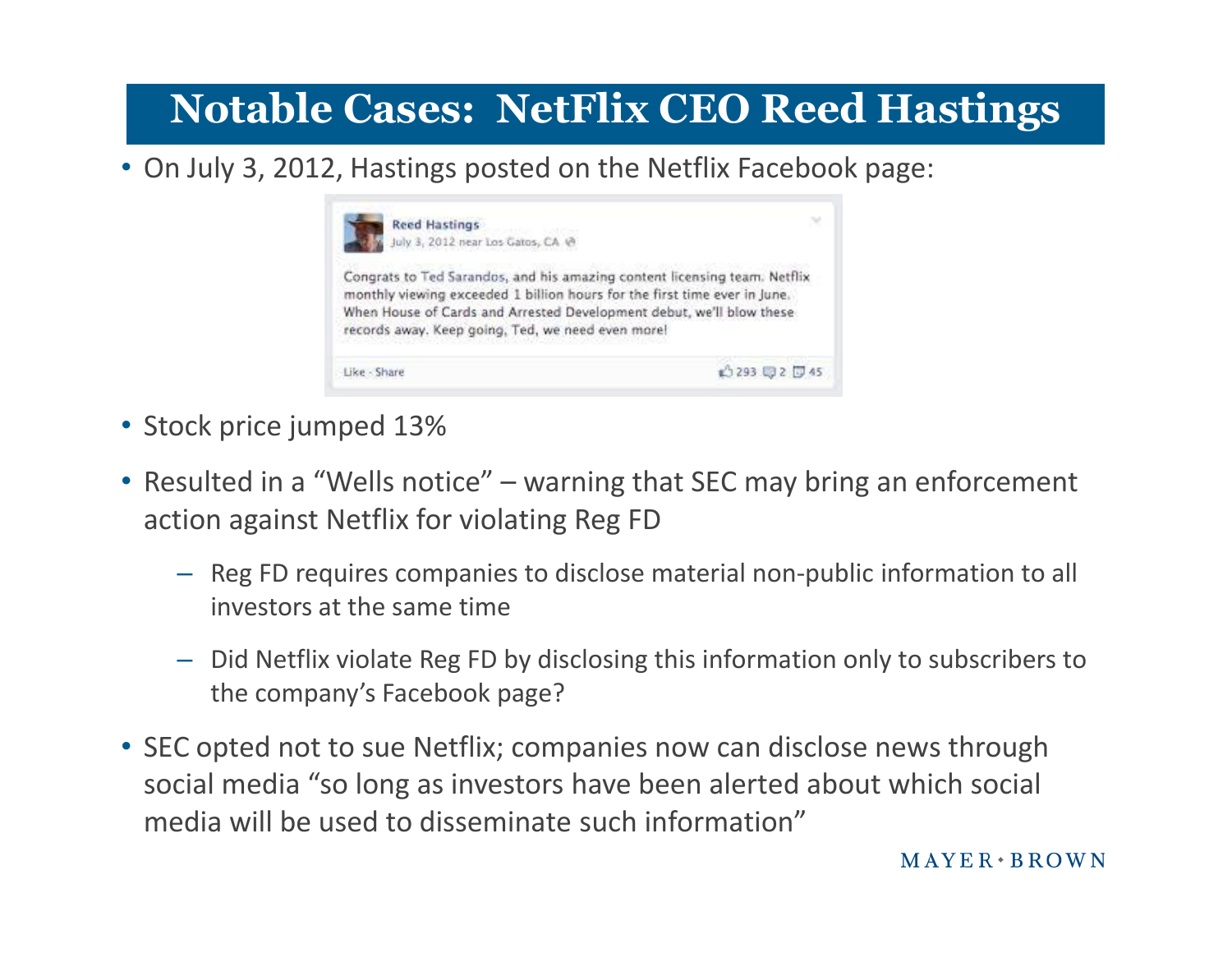#### **Notable Cases: Former NY Mayoral Candidate Anthony Wiener**

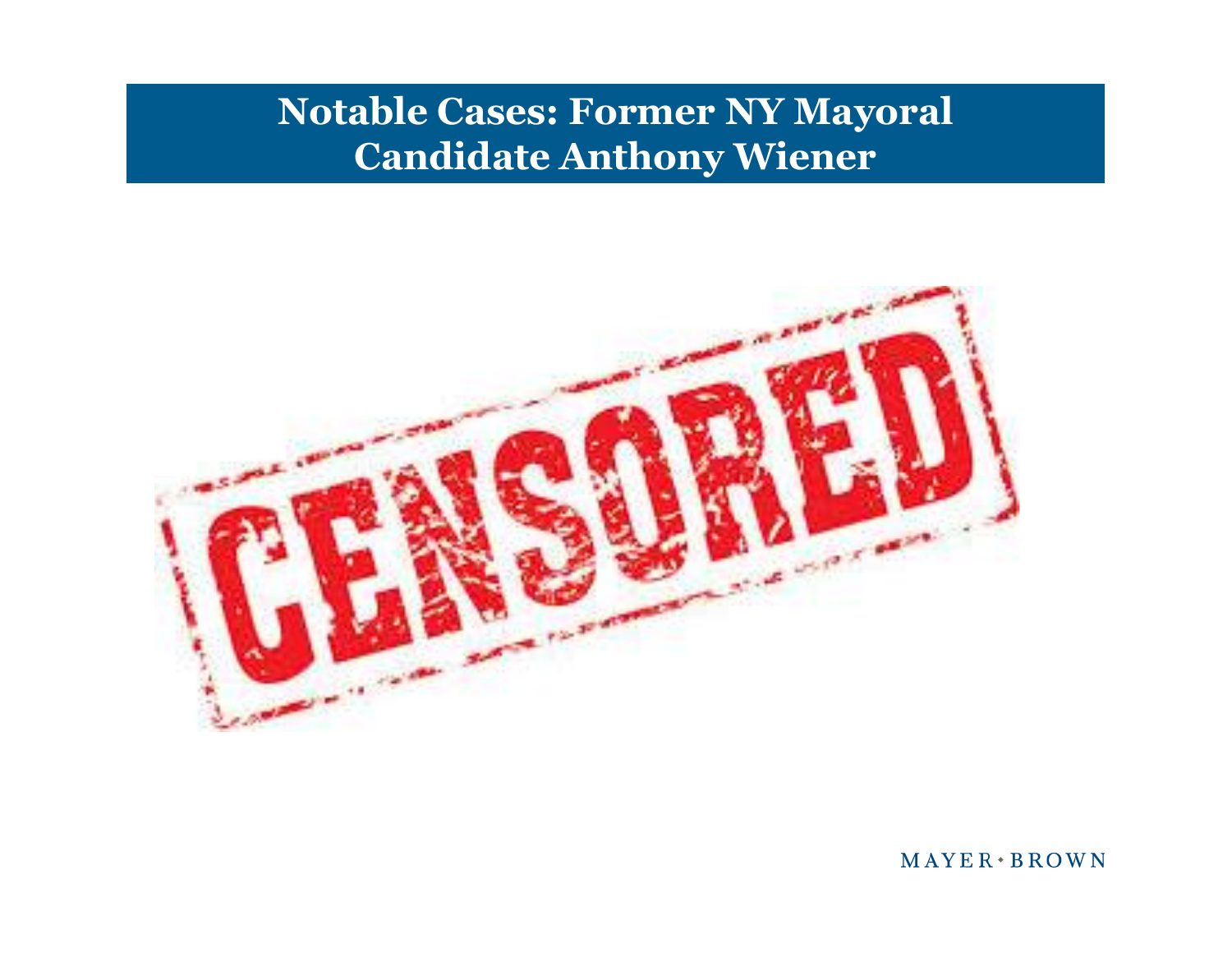# **E-DISCOVERY CONSIDERATIONS**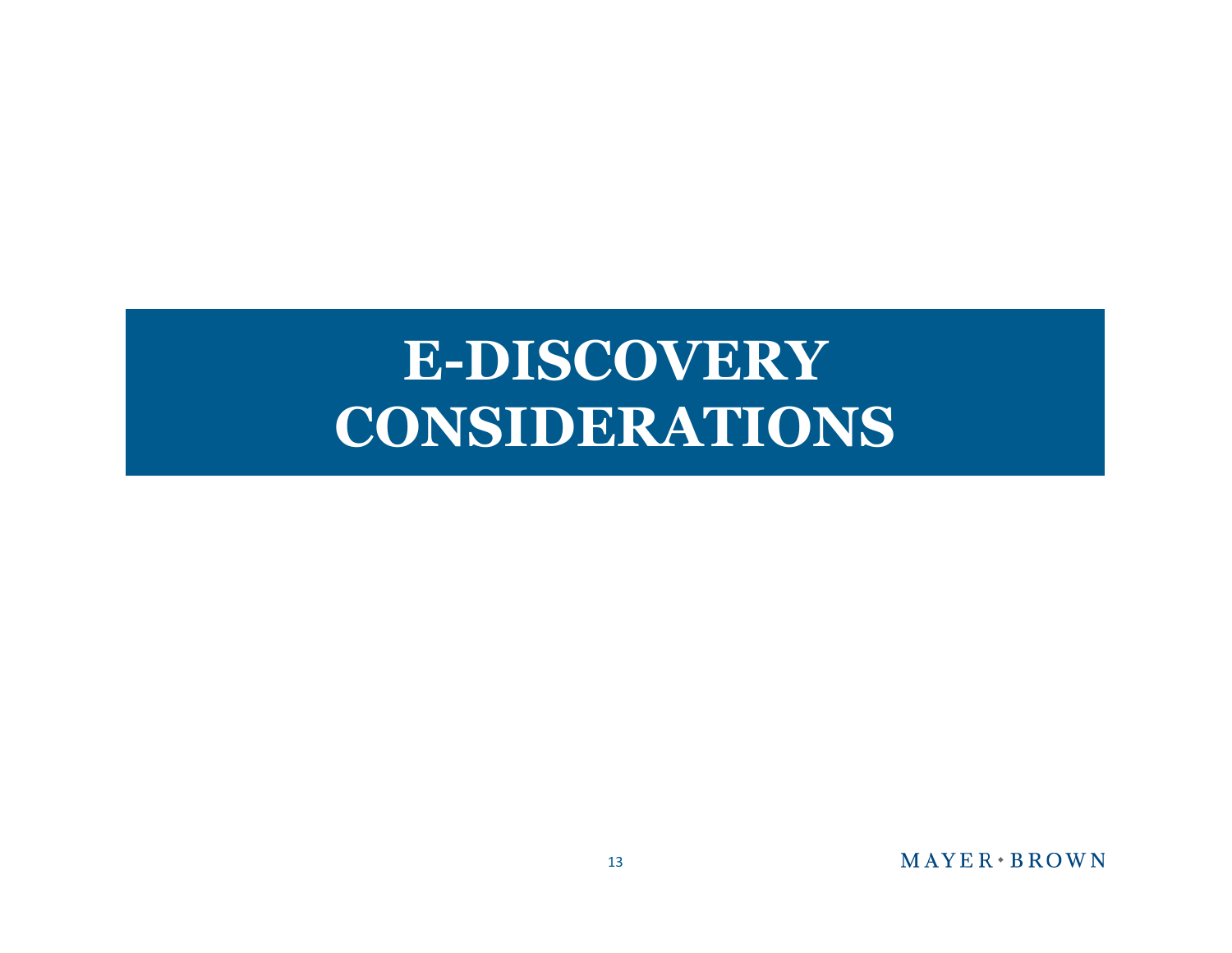### **Uncharted Territory in E-Discovery**

- Our digital trails are growing larger and ever more varied
	- Status updates/posts
	- Instant messages
	- Tweets (and retweets)
	- Blogs
	- Photo and video sharing
	-
	- "Likes"
	- "Pokes"
	- Comments
	- Groups/causes joined
	- Activity streams
	- Apps downloaded
	- Location "check-ins"

All may qualify as discoverable electronically stored information (ESI) under FRCP 34:

*"writings, drawings, graphs, charts,* – "Follows" *photographs, sound recordings, images, and other data or data compilations—stored in any medium from which information can be obtained either directly or, if necessary, after translation by the responding party into a reasonably usable form*"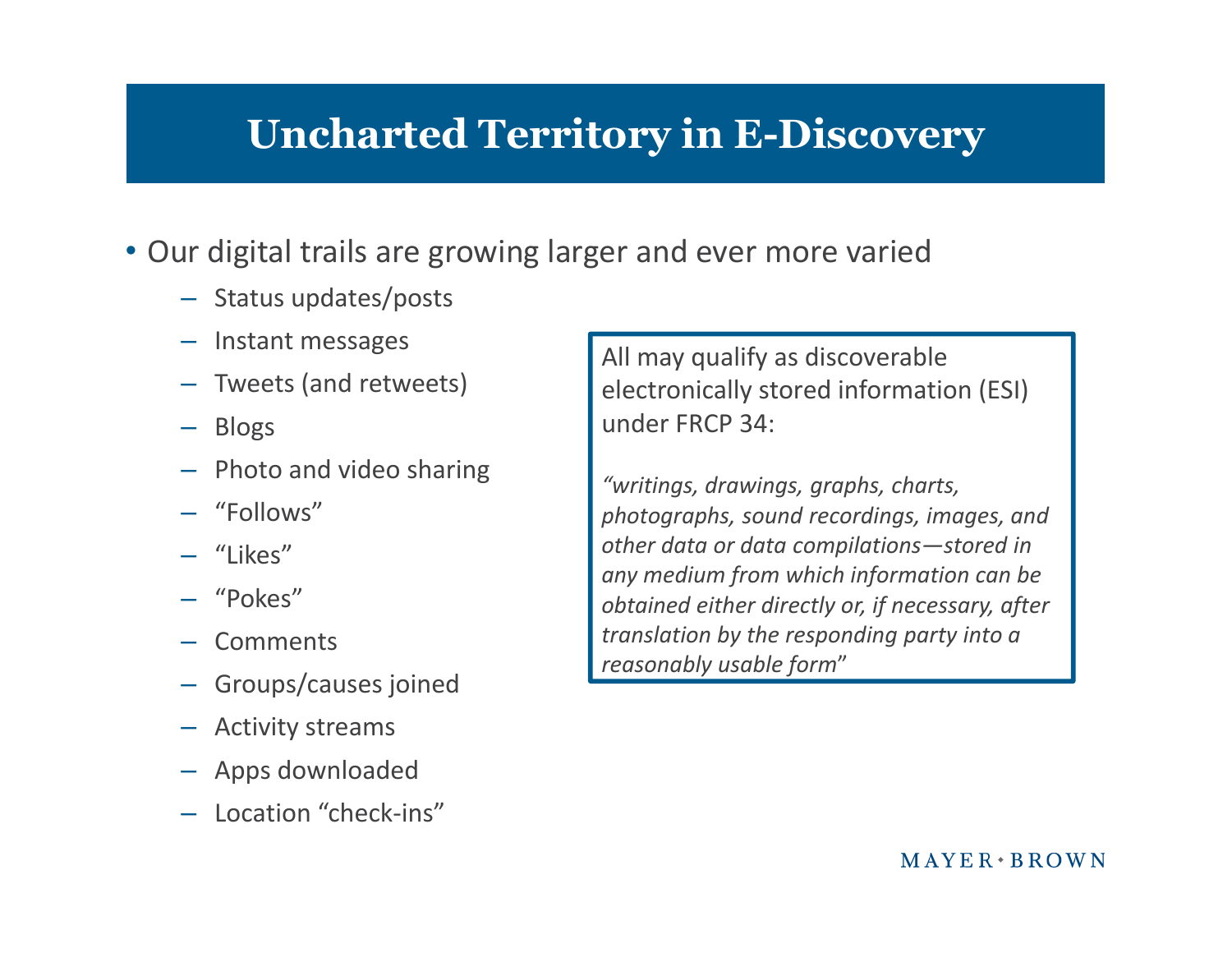### **Uncharted Territory in E-Discovery**

- Regulators and plaintiffs' firms are waking up to the opportunities created by text/social media evidence
- Digital trail left by plaintiffs presents opportunities for defendants as well, particularly in class and consumer actions, where discovery obligations typically are imbalanced
	- *EEOC v. Original Honeybaked Ham* (D. Colo. 2012)
		- EEOC alleged that Defendant had subjected a class of female employees to sexual harassment and retaliation
		- Defendant sought the contents of class members' email, text messages, and social media accounts
		- Court agreed that this content was discoverable; privacy concerns over information created for sharing were minimal and could be accomodated by use of a special master and *in camera* review
- Widespread use of abbreviations, lingo, and misspellings may make use of search keywords and/or predictive coding difficult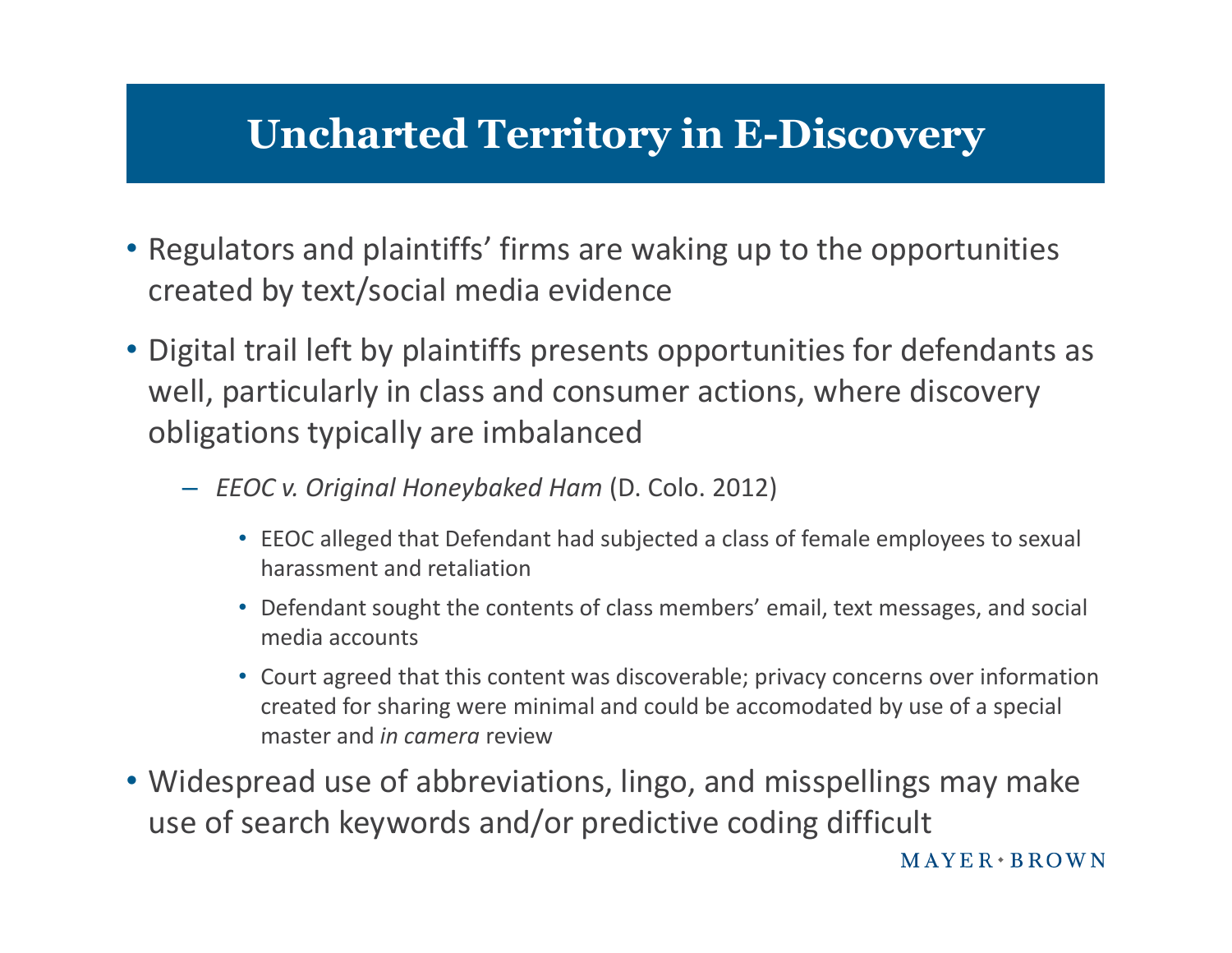# **Discoverability Challenges**

- Stored Communications Act: *Mintz v. Mark Bartelstein & Assocs.* (C.D. Cal. 2012)
	- Plaintiff, a sports agent, sued to have a non-compete clause declared unenforceable; former employer countered with trade secret claims
	- Court agreed that Stored Communications Act precluded AT&T from disclosing the content of plaintiff's text messages
	- But because terms of service contract gave plaintiff the right to obtain copies of his messages on demand, he had "control" for purposes of FRCP 26 and could be required to produce in response to a simple document request
- Relevance : *Robinson v. Jones Lang LaSalle Americas, Inc.* (D. Or. 2012)
	- Plaintiff sued for employment discrimination, claiming emotional distress
	- Court ordered production of all of plaintiff's social media communications in any way relevant to "any significant emotion, feeling, or mental state allegedly caused by defendant's conduct" over a 4-year period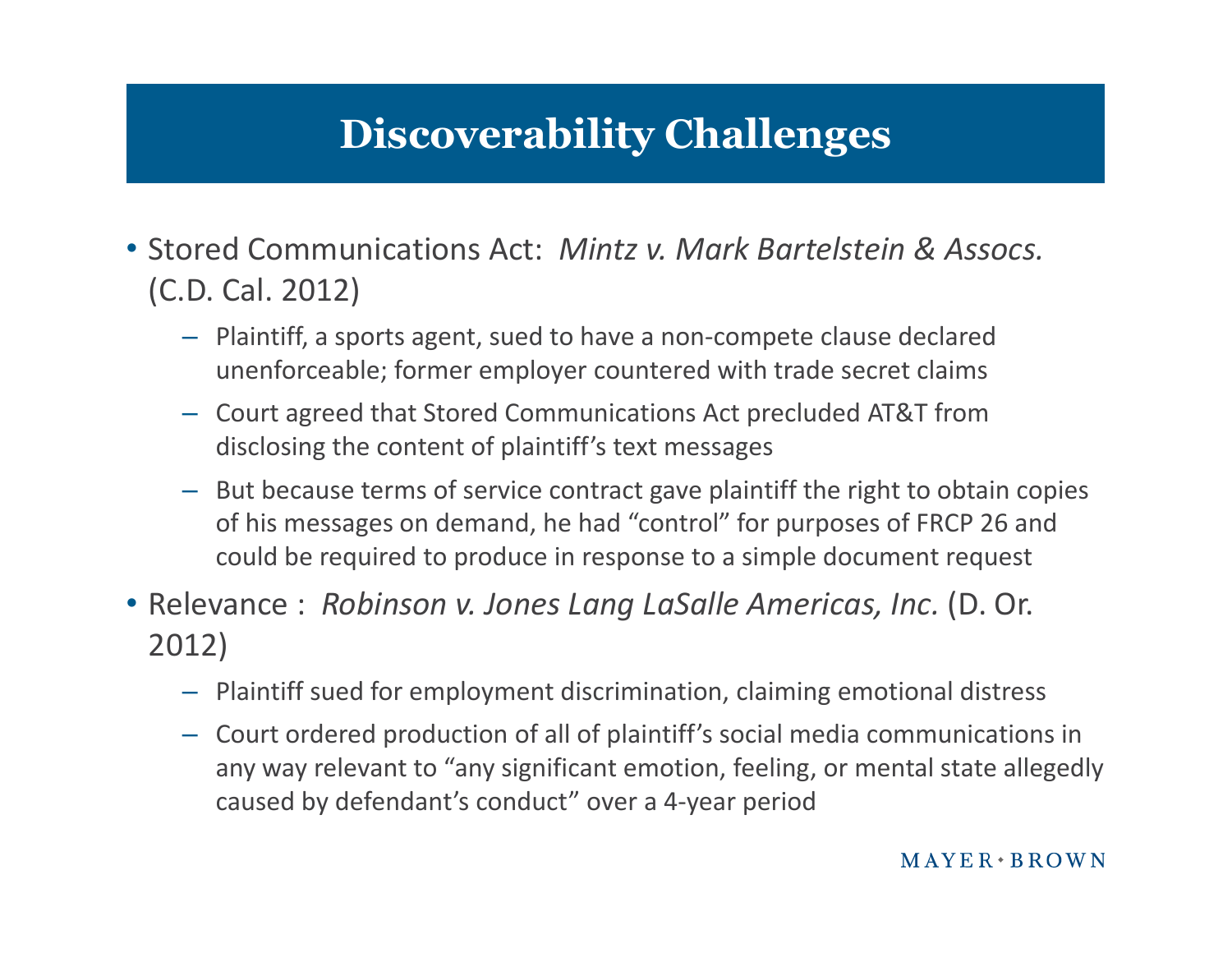### **Discoverability Challenges**

- Relevance another view: *Giachetto v. Patchogue-Medford Union Free Sch. Dist.* (E.D.N.Y. 2012)
	- Teacher diagnosed with ADHD sued school district under the ADA and NY State Human Rights Law for discrimination and failure to make adequate accommodations
	- Defendant moved to compel plaintiff to authorize release of all records from her social networking accounts
	- Court denied motion as to routine status updates/communications, but agreed that any postings referencing (1) events alleged in the complaint or (2) plaintiff's claimed emotional distress (including other potential sources of distress) were relevant
	- Plaintiff's counsel was ordered to conduct an independent review of all records for relevance; could not rely on client's assessment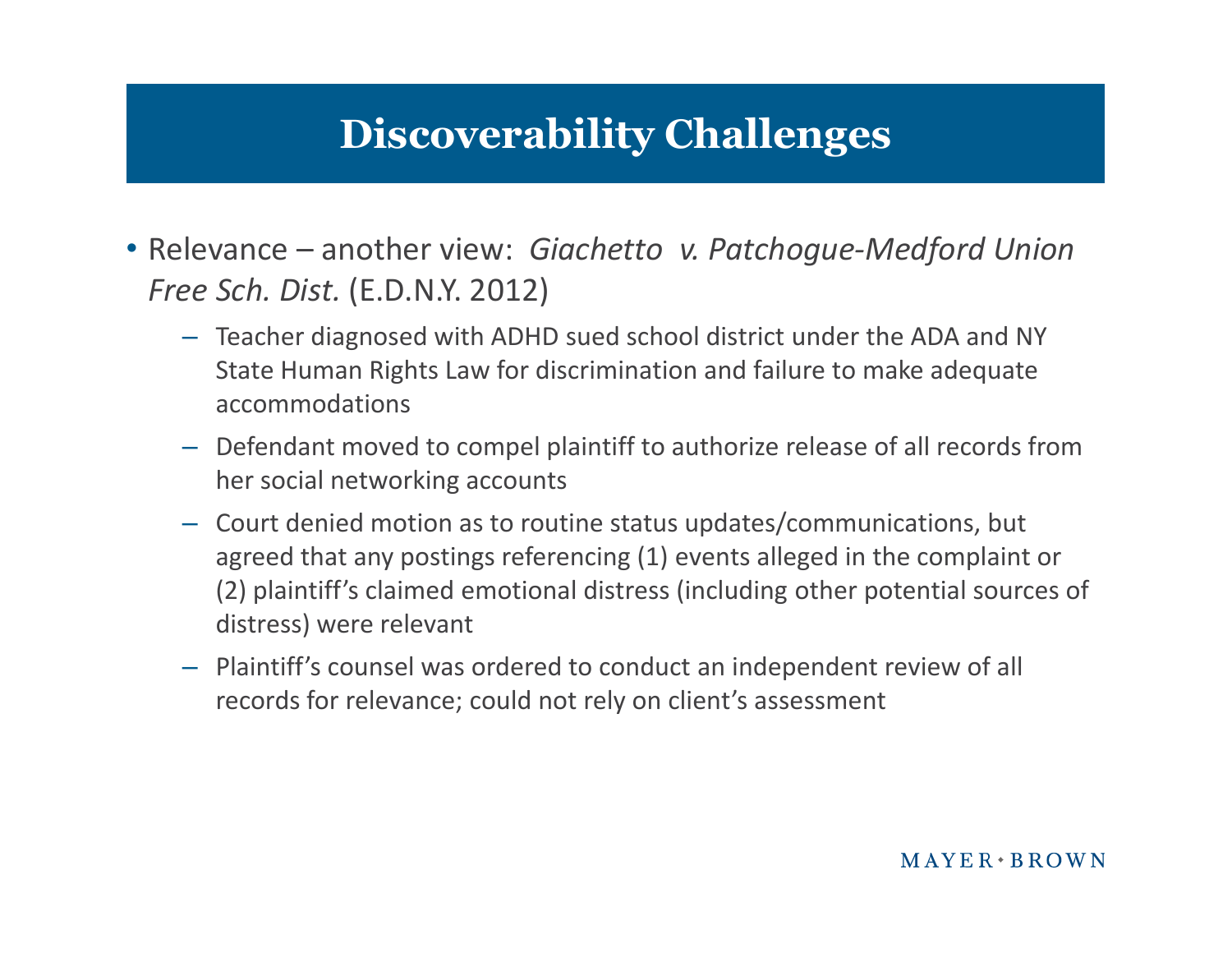# **Retention Considerations**

- Critical to establish a routine retention policy (which may, and sometimes should, include a policy that such information is not preserved at all)
- Text messages present data retrieval issues becomes a balance of importance v. difficulty
	- Different devices have different storage and backup mechanisms
	- Readability and length
	- Expense may require extensive forensic work
- Consider whether company Facebook pages, Twitter feeds, etc. should be archived locally
	- May save time and money in complying with discovery requests
	- But keep in mind that the stronger the policy, the more data there is to mine
- Regulated industries may have particularized retention requirements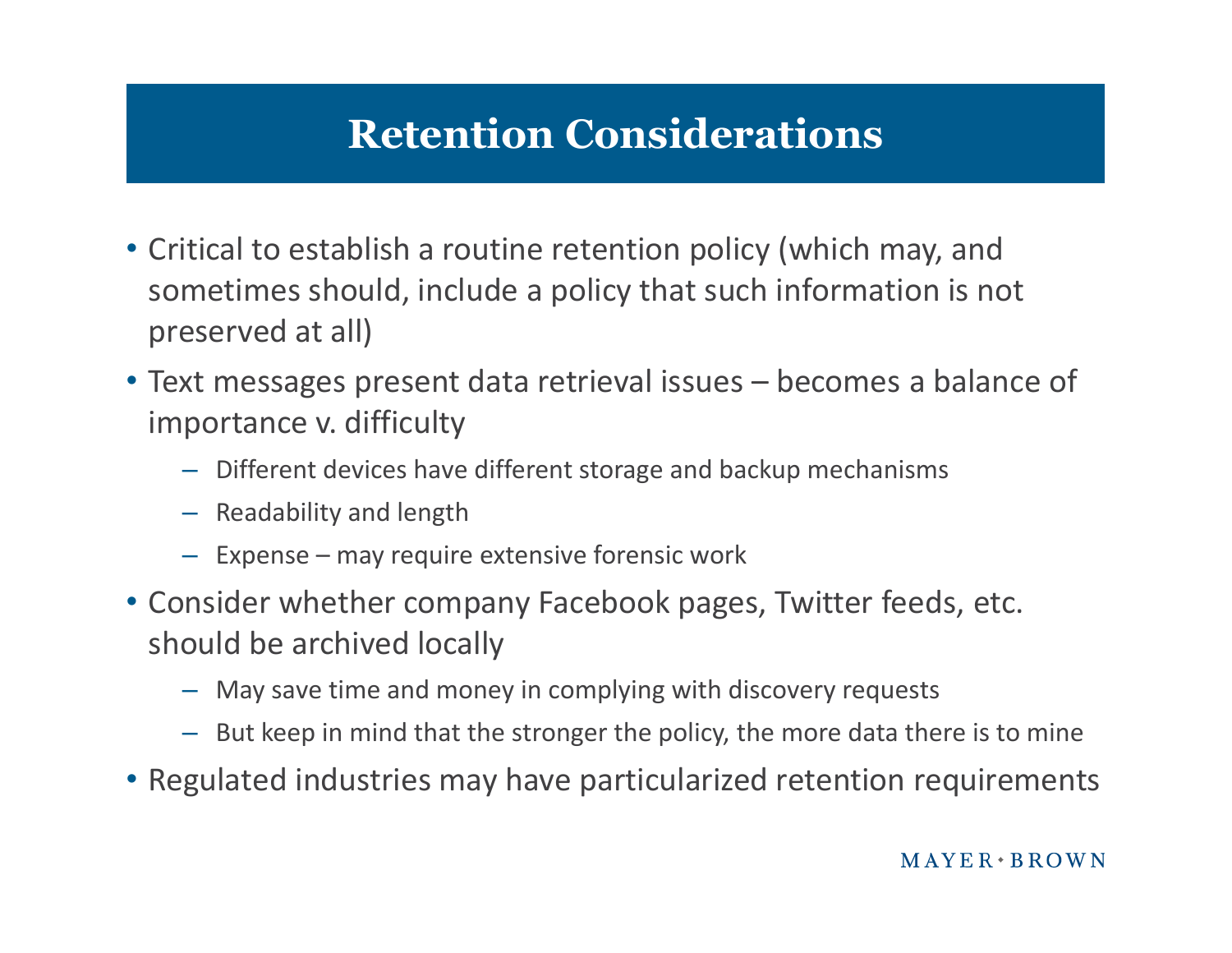# **Collection Challenges**

- Text and social media ESI present unique complications
	- Several steps may be needed to produce a record in a useable, understandable format
	- To minimize time and cost, think ahead:
		- Do you have a collection tool that can be integrated with your e-discovery software?
		- Do you have a method for aggregating content (e.g., a Facebook page) into a usable, understandable format?
		- Do you have a plan for imaging devices (especially if your policy is BYOD)?
		- Is a process in place to document collection decisions and the reasoning behind them?
	- Where will you draw the line about what is "reasonably accessible?"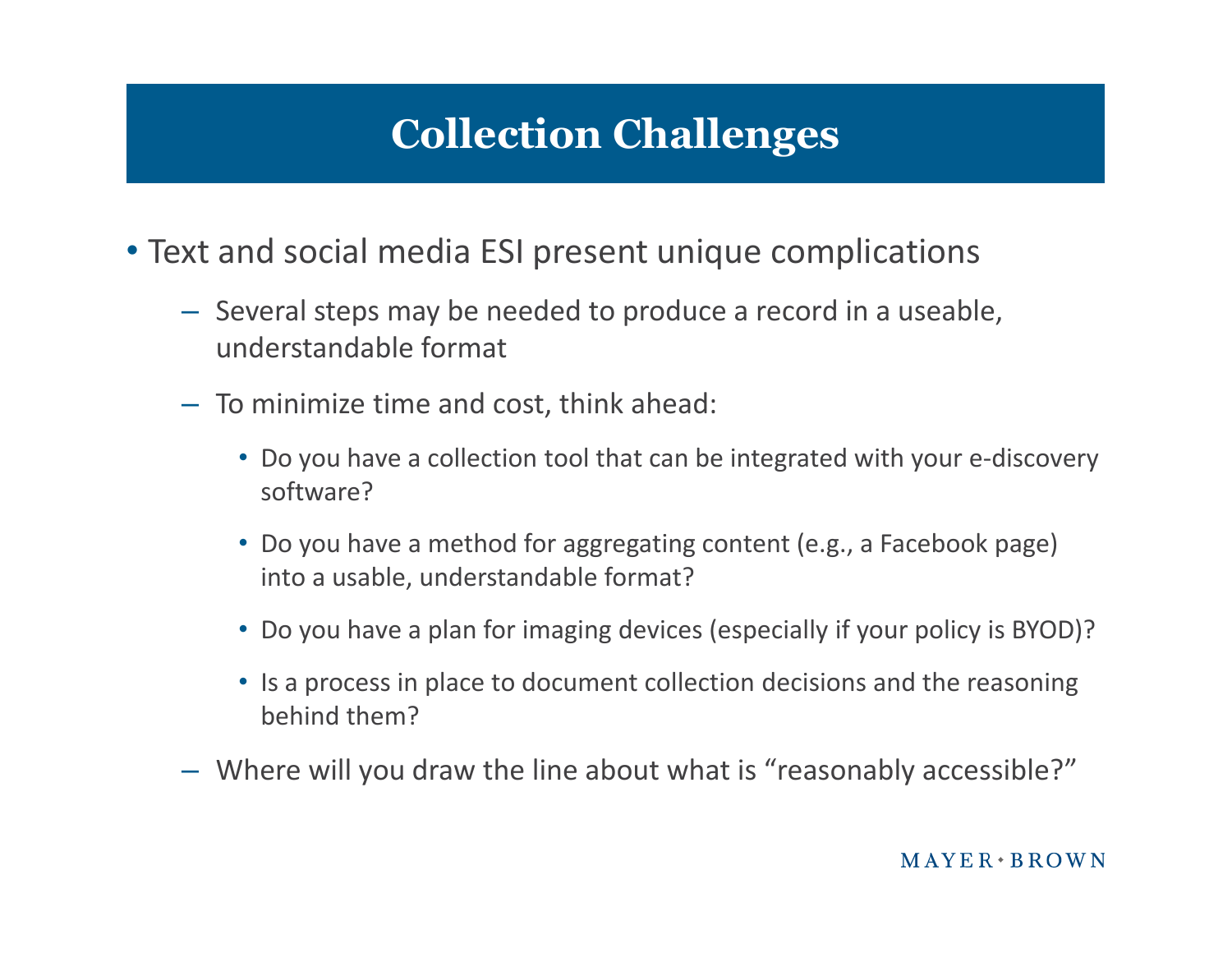### **Duty to Preserve/Spoliation**

- Duty to preserve and safeguard all potentially relevant ESI is triggered when litigation filed, threatened, or reasonably foreseeable
- Courts have not hesitated to impose hefty sanctions or adverse inferences
- *In re Praxada Product Liability Litigation* (S.D. Ill. 2013)
	- Defendants were sanctioned \$931,500 for failing to suspend auto-deletion of text messages between sales force and supervisors
- *Regas Christou v. Beatport, LLC* (D. Colo. 2013)
	- Defendant issued a legal hold instructing employees to preserve text messages, but did not take steps to collect the data; key defendant lost his iPhone
	- Court allowed an adverse inference instruction
- *U.S. v. Suarez* (D.N.J. 2010)
	- Government failed to instruct agents not to delete text messages with a cooperating witness; late litigation hold meant that many of the texts were not preserved on servers/backup tapes
	- Court allowed an adverse inference instruction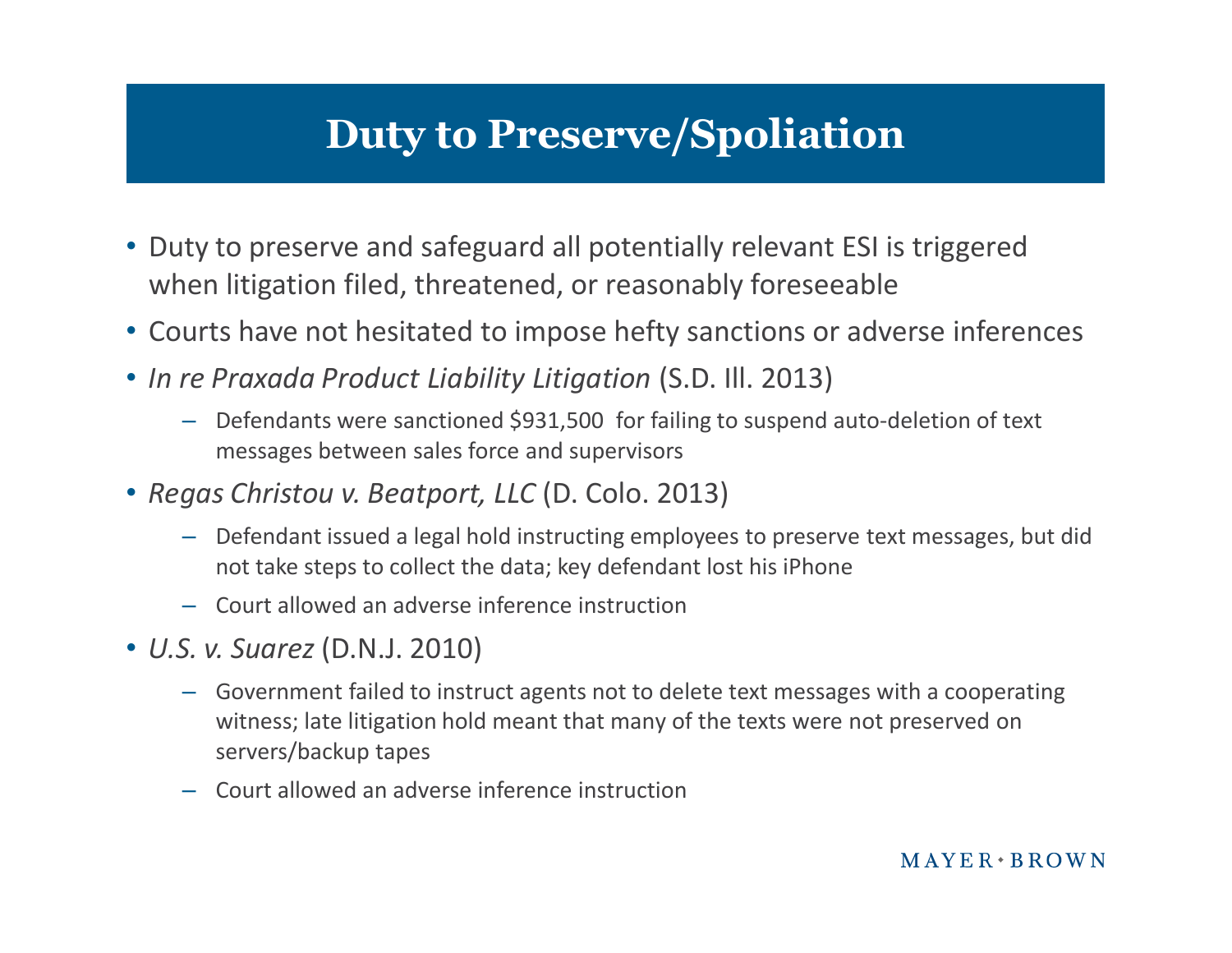### **A New Twist –Self-Destructing Communications**





- The wildly popular Snapchat app allows users to share photos that automatically delete after a few seconds of viewing
	- According to Snapchat, the images disappear from its servers as well
	- Screenshot capability creates a giant loophole
	- Message's digital trail is logged (to/from, date, time)
- New Confide app is marketed as Snapchat for business communications
	- Messages appear in blocked-out format; must swipe to reveal
	- Once read, messages are destroyed immediately
	- Alerts sender if a screenshot is taken
	- Unclear what kind of digital trail is logged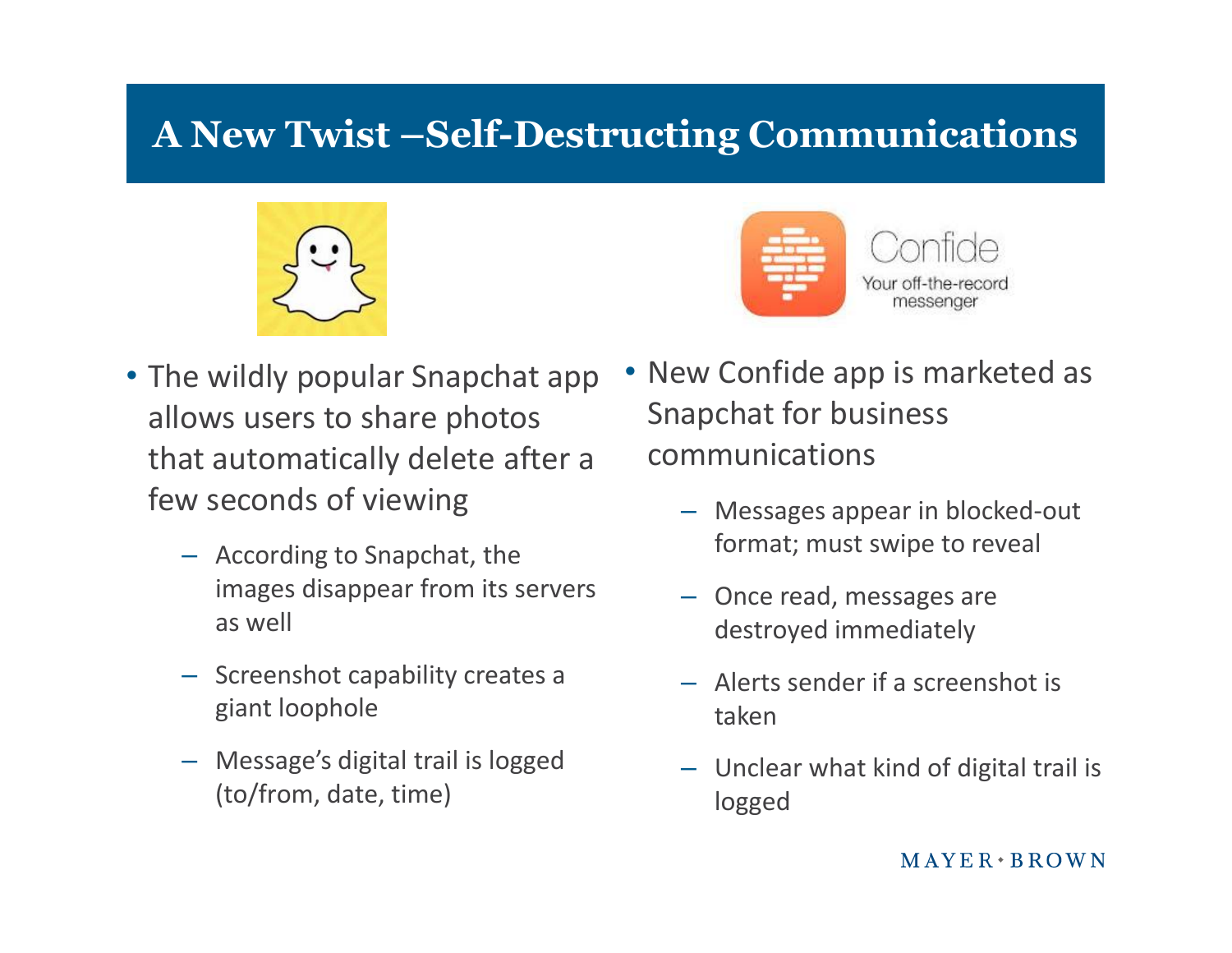### **Admissibility of Text/Social Media Communications**

- The susceptibility of texts/social media to manipulation and falsification creates hurdles to admissibility
- Authentication issues should be considered from the start
	- Courts have held that internet printouts are authenticated by witness declaration and circumstantial indicia of authenticity. *Kennerty v. Carrsow-Franklin (In re Carrsow-Franklin)*, 456 B.R. 753, 756–57 (Bankr. D.S.C. 2011).
	- Other methods to consider: data establishing that a particular computer or device was used to create or post the information; requests for admission
	- Again, documentation of collection/preservation efforts is key
- Evidentiary case law allows messages to be admissible even absent proof that the message was received, opened or read. Those points go to the weight of the evidence, not admissibility.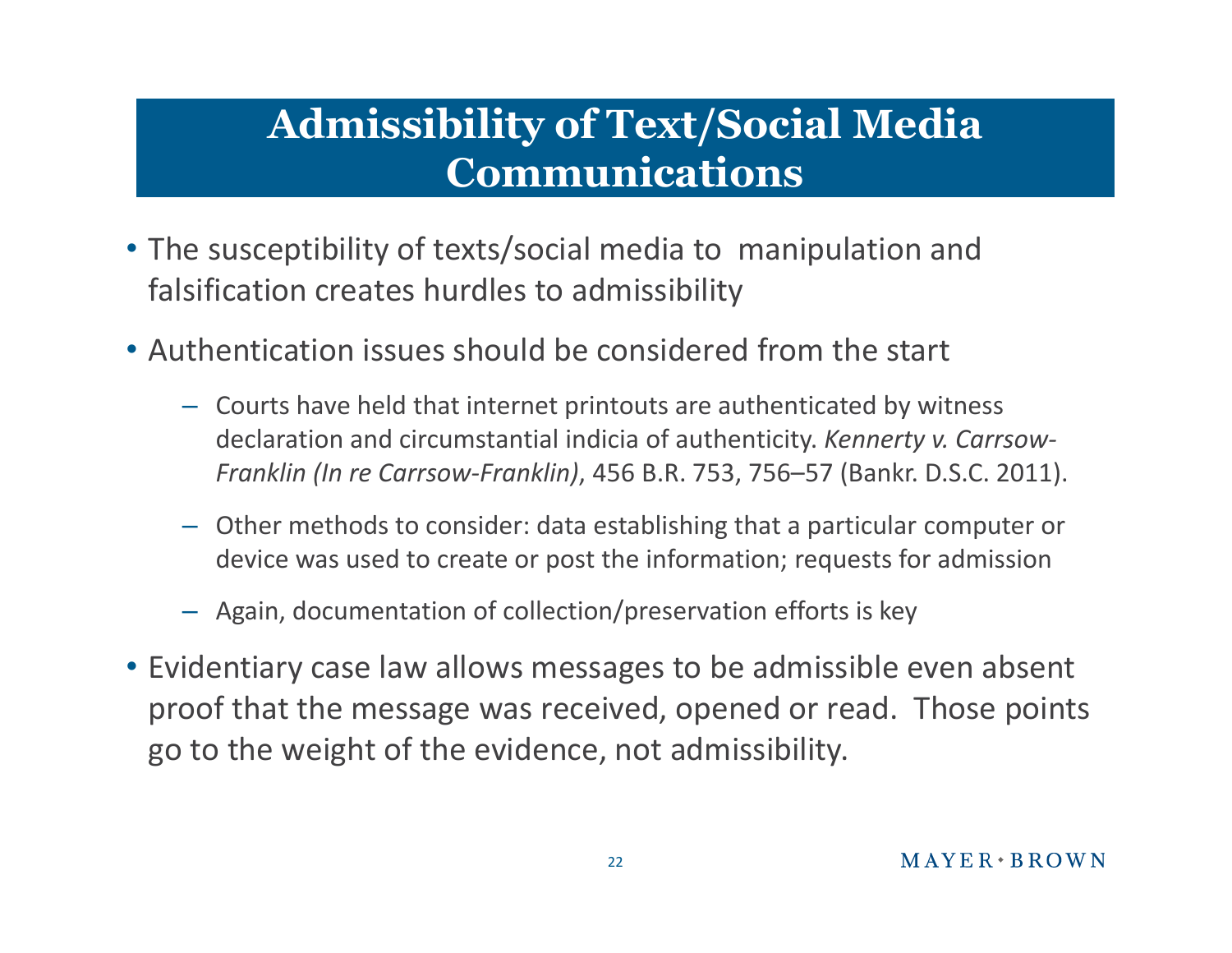# **Admissibility: What About Hearsay?**

- As a general rule, hearsay rules apply to texts and social media just as they do to other evidence
- But little guidance from the courts on how existing hearsay doctrine can be made to accommodate the nature of text and social media evidence:
	- $-$  Is a search on WebMD admissible as a "statement made for medical diagnosis or treatment?"
	- Is a text in ALL CAPS an "excited utterance?"
	- Is a status update admissible as a "recorded recollection?"
	- Is a retweet or "like" an "adoptive admission?"
	- Are postings on a company's official Facebook page "business records?"
	- Is a comment on a genealogy website a "statement of personal or family history?"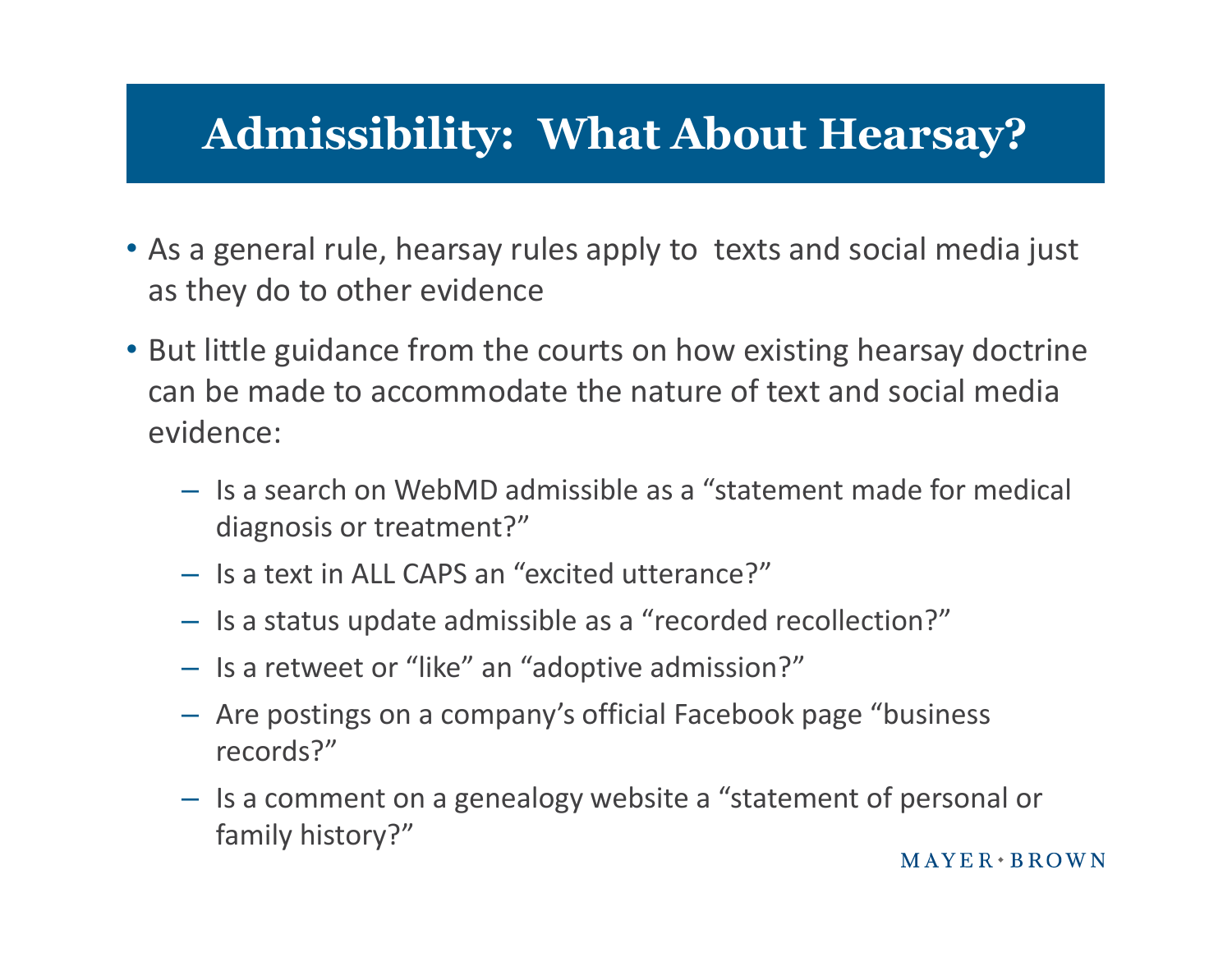# **CORPORATE POLICIES**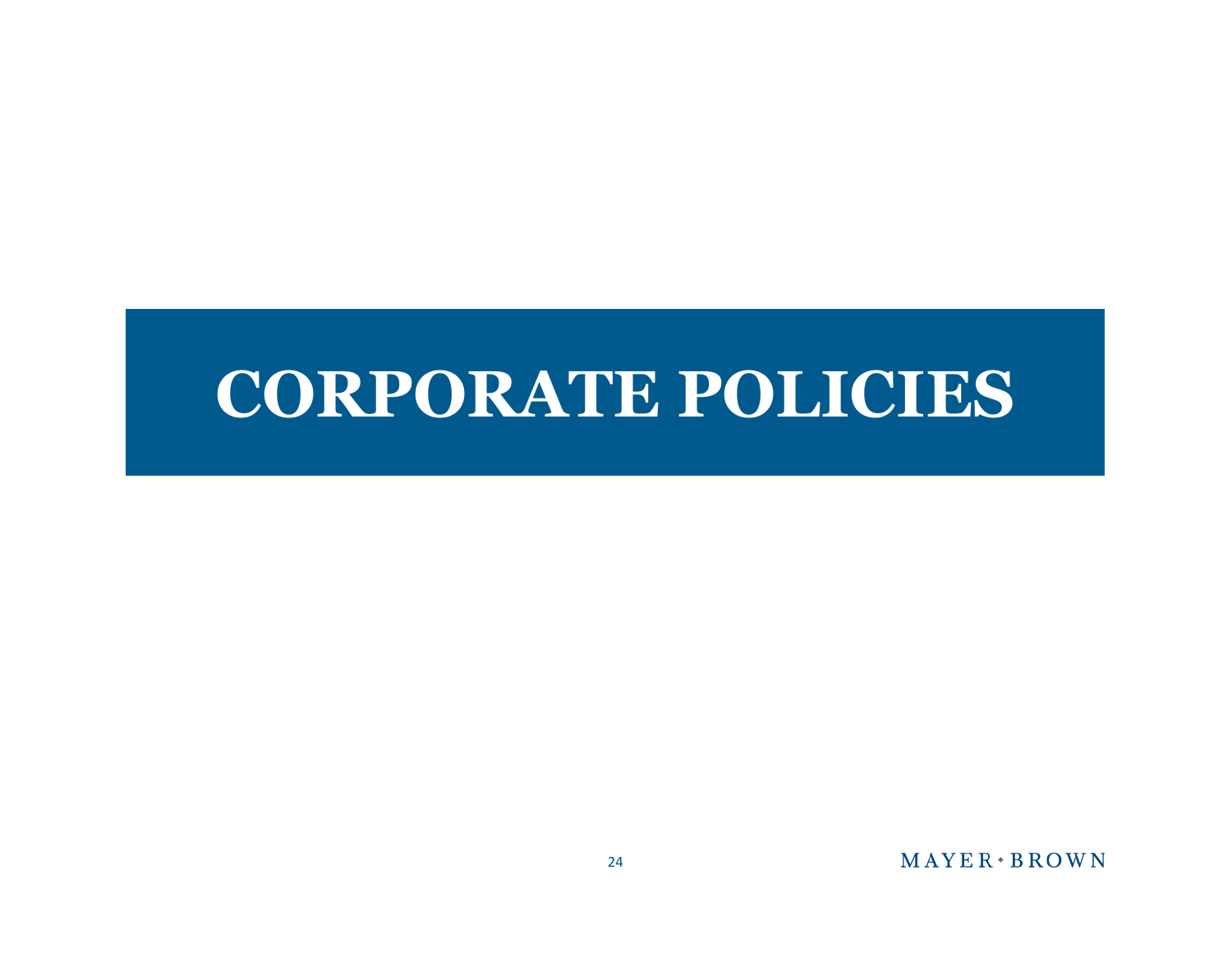### **Corporate Policies – Key Considerations**

- 1. How Texting and Social Media Do or Do Not Fit Into the Organization's Business
- 2. Integration of Policies and Procedures Into Existing Compliance and Supervisory Programs
- 3. Definition of Social Media
- 4. Level of Access Employees Have to Social Media on Work Devices During Work Hours
- 5. Employee Use of Social Media on Personal Devices on Personal Time
- 6. Level of Company Access to Employee's Work vs. Personal Devices
- 7. Level of Company Access to Information Stored on Social Media sites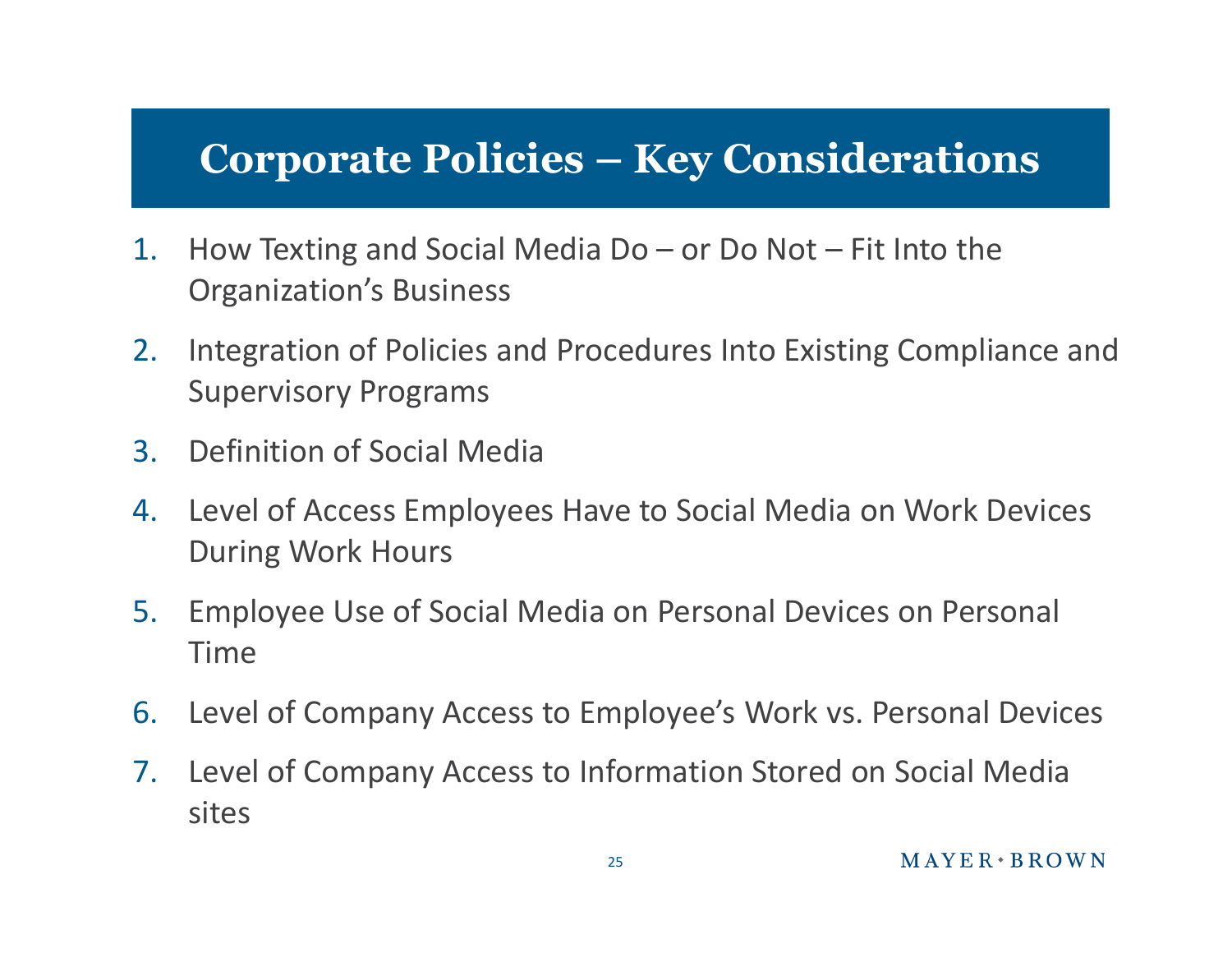# **ACCESS: PERSONAL DEVICES**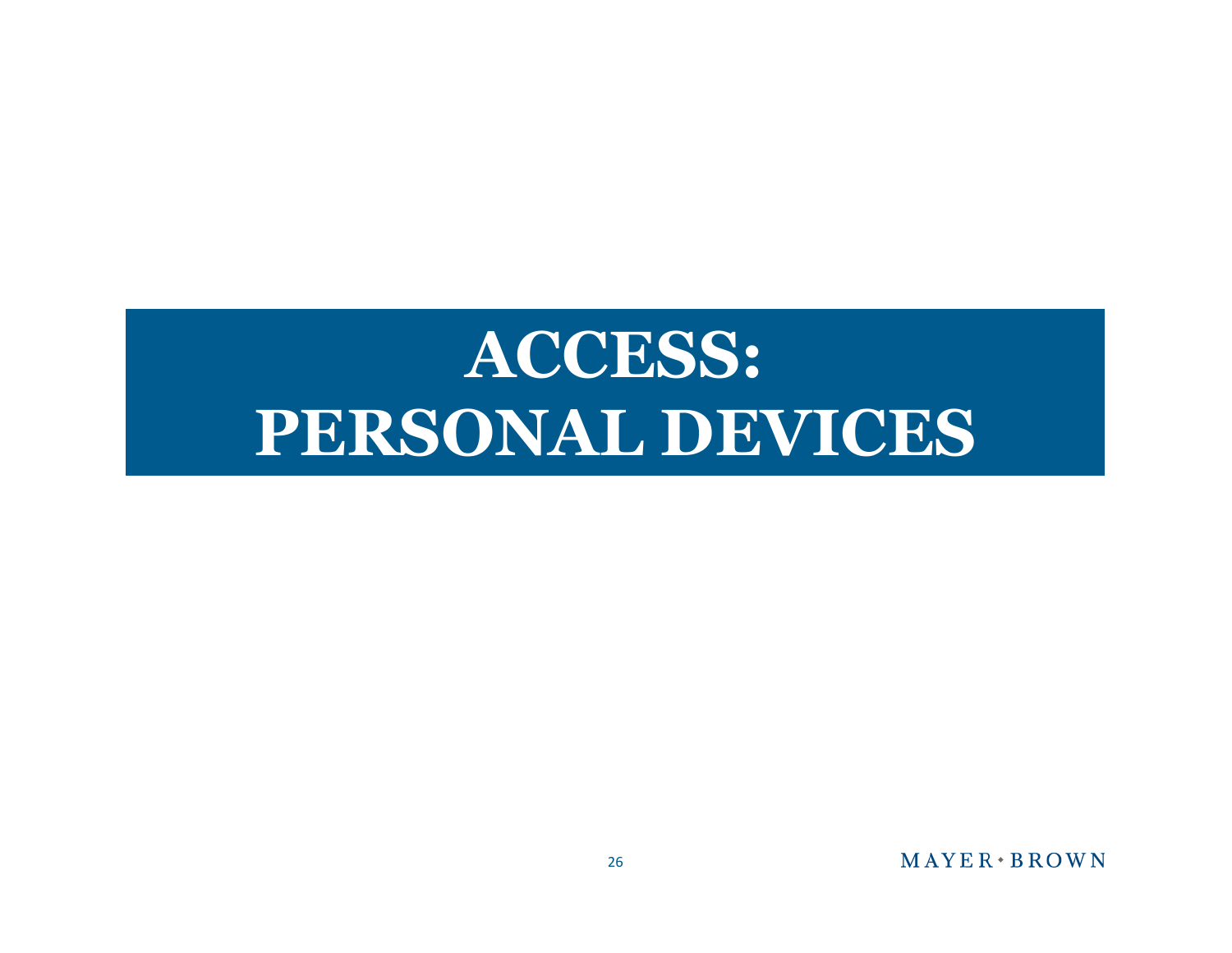### **Bring Your Own Device (BYOD)**

- One of the biggest risks presented by employees' bringing their own devices is company data loss.
- Companies can mitigate risks by implementing policies outlining appropriate behavior, usages, and security software for BYOD devices.
- Accessing social media on these privately owned devices presents additional hurdles for the employer: employees have an increased expectation of privacy when using a personally owned device.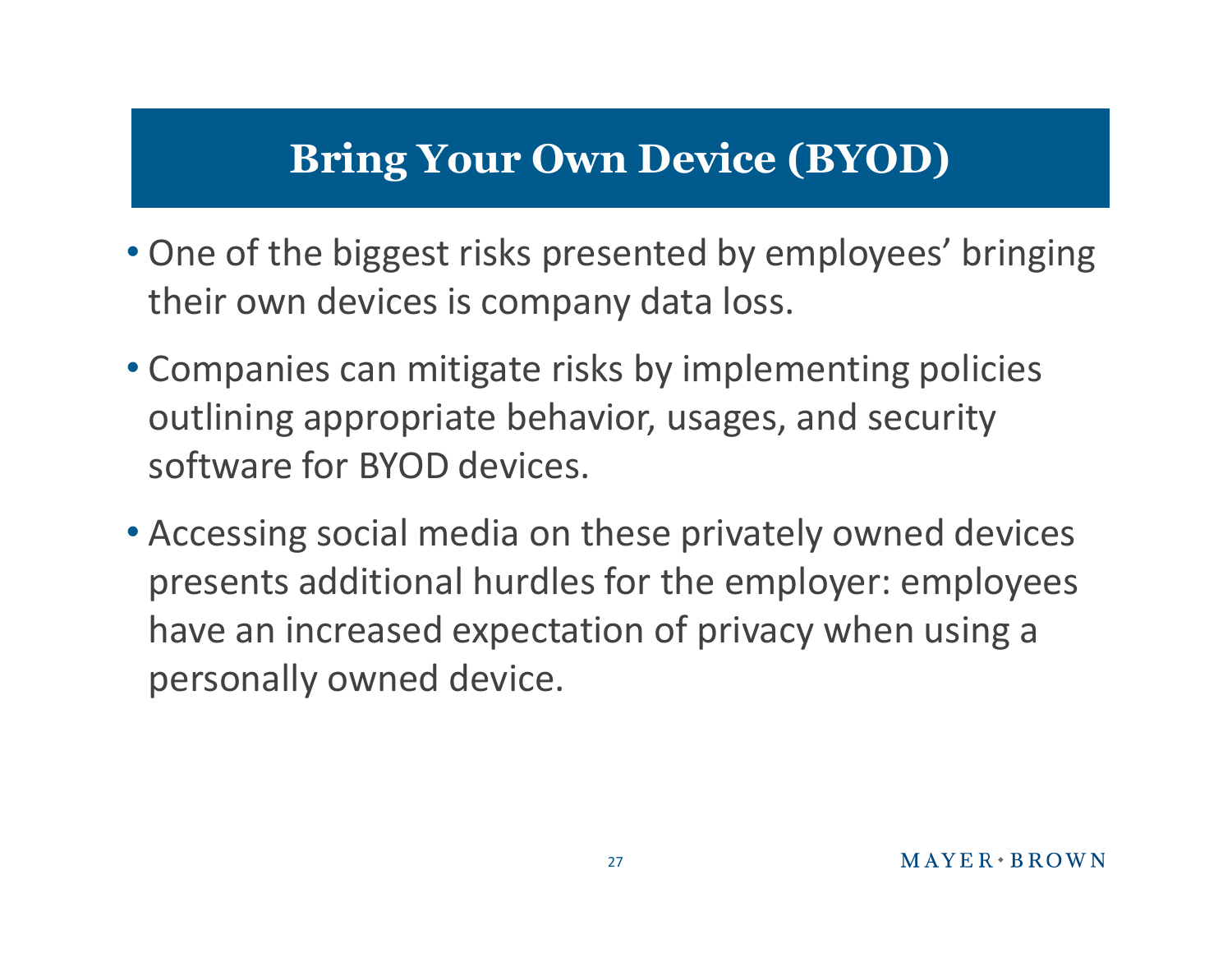### **Case Study: Text Messages**

- If on a work device, employer likely has broad access rights, even to personal messages, especially if illegal or improper activity is suspected
	- See, e.g., *City of Ontario v. Quon*, 130 S. Ct. 2619 (2010)
	- A California police officer claimed supervisors' search of his text messages violated his Fourth Amendment rights. The officer was using a city-issued pager to send explicit messages.
	- Court found that the City's search was proper, but failed to establish any bright line rules, stating that courts should not use the case to "establish far-reaching premises that define the existence, and extent, of privacy expectations" of workers.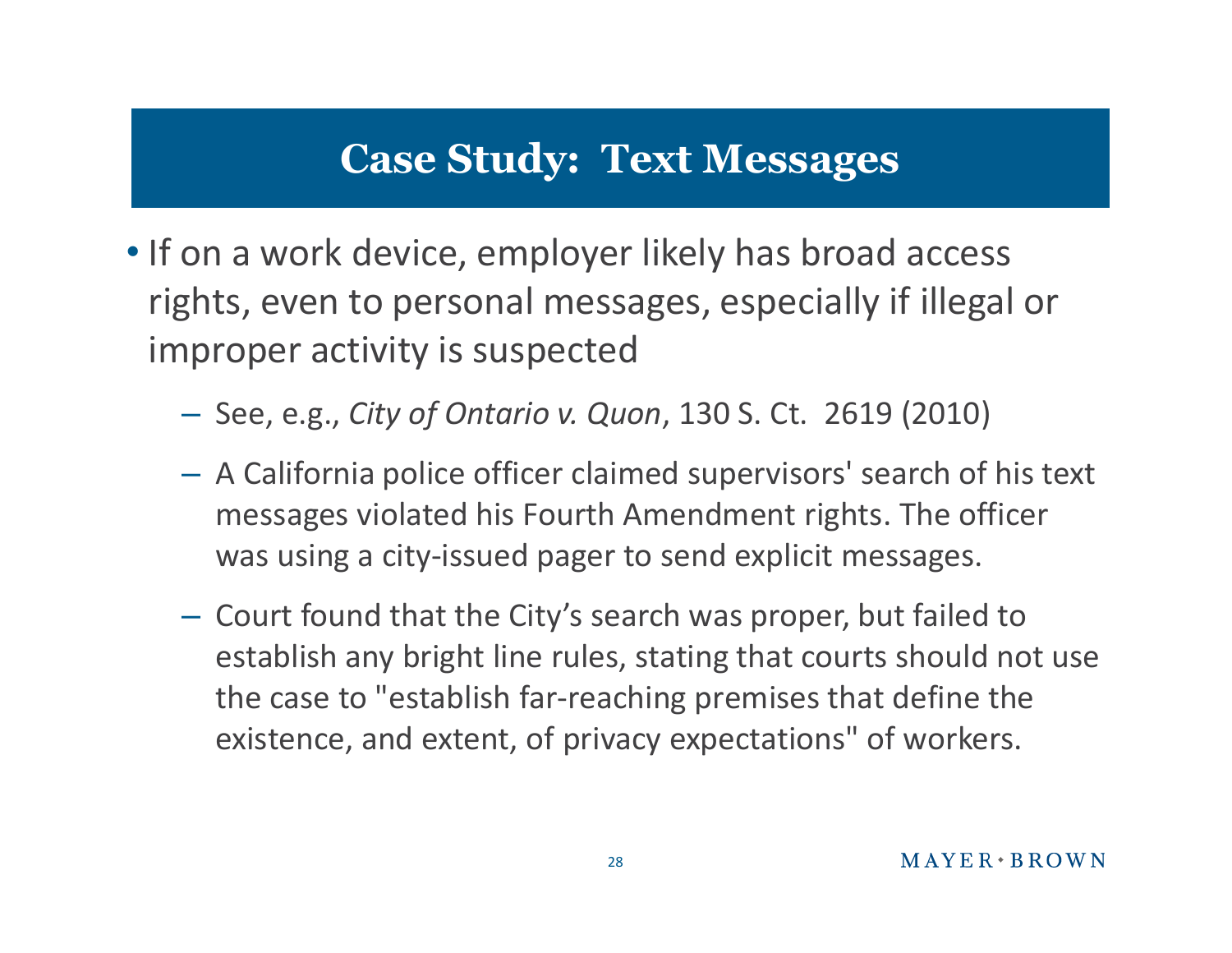### **Case Study: Text Messages**

- If on a personal device, employers rights will be more limited from a practical and privacy perspective.
	- Internal Investigations vs. Litigation: may need a court order to even obtain the device or data
	- Quon and its progeny indicate that on the balance, the employees right to privacy will be greater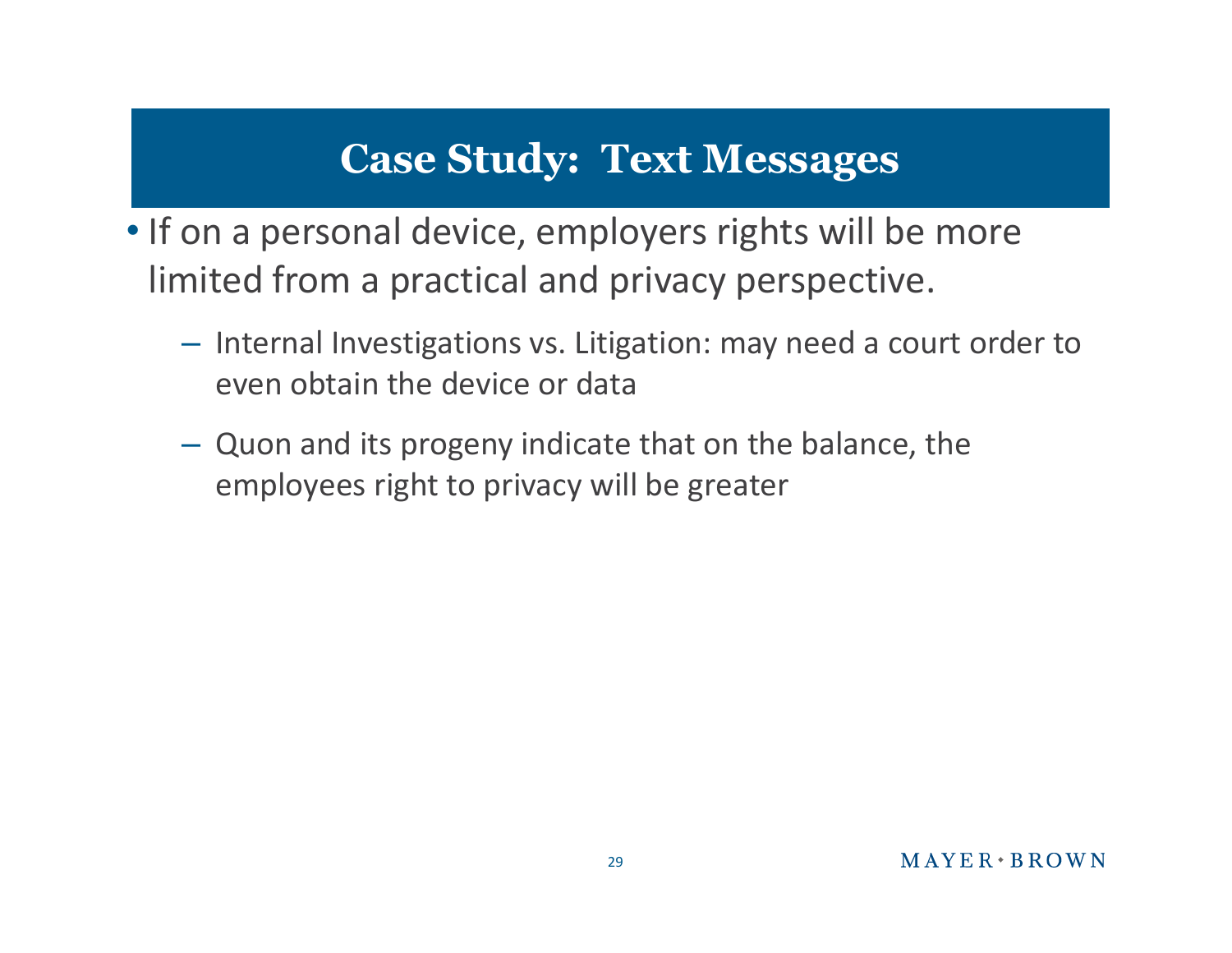# **ACCESS: USERNAMES & PASSWORDS**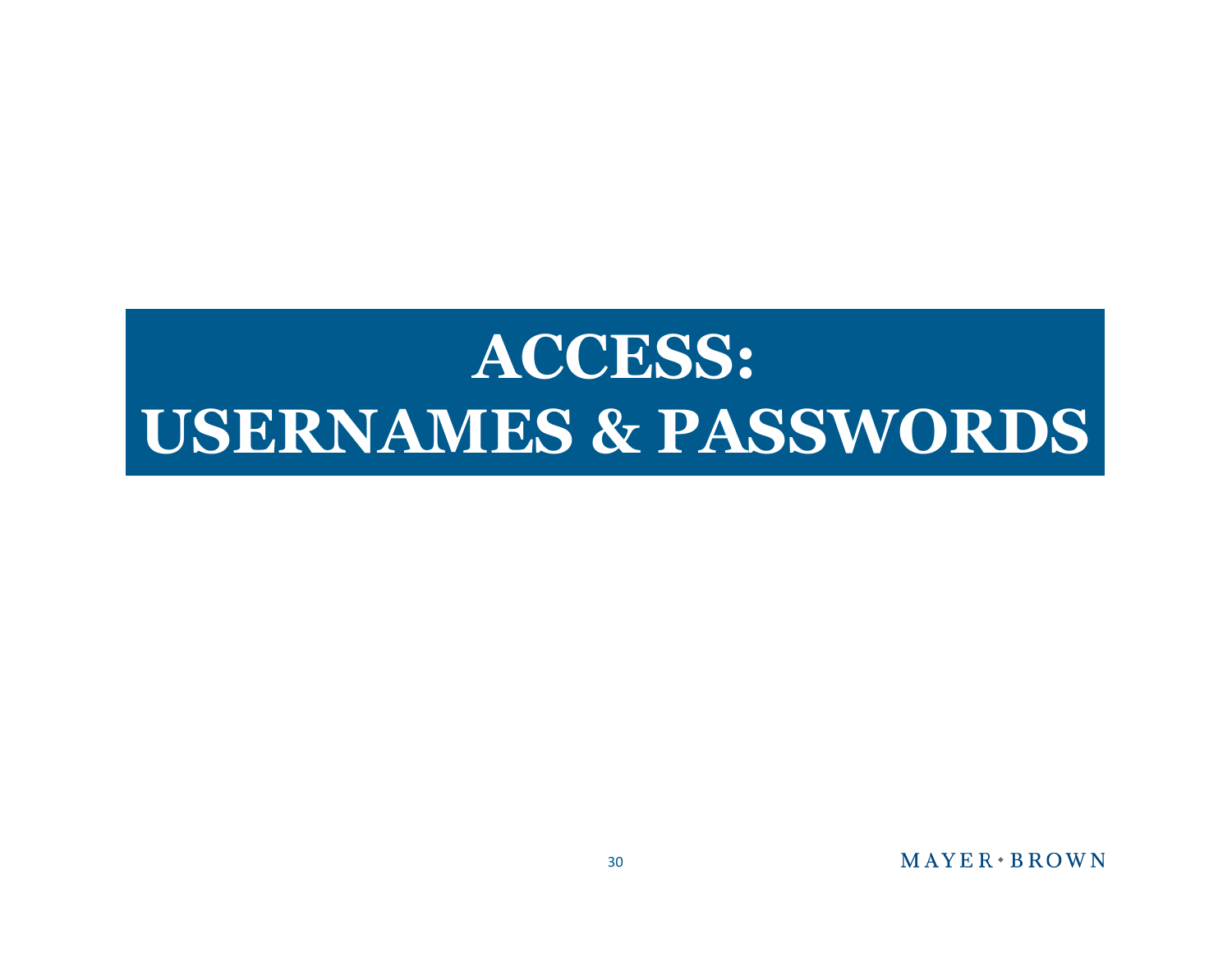- Employers have tried to access employee social media by requesting employees to reveal usernames and passwords.
- Varying degrees of coercion: simply ask, stating that participating is voluntary, demand it as a term of hiring or continued employment.
- Restricted by many states, though state-by-state limitations vary.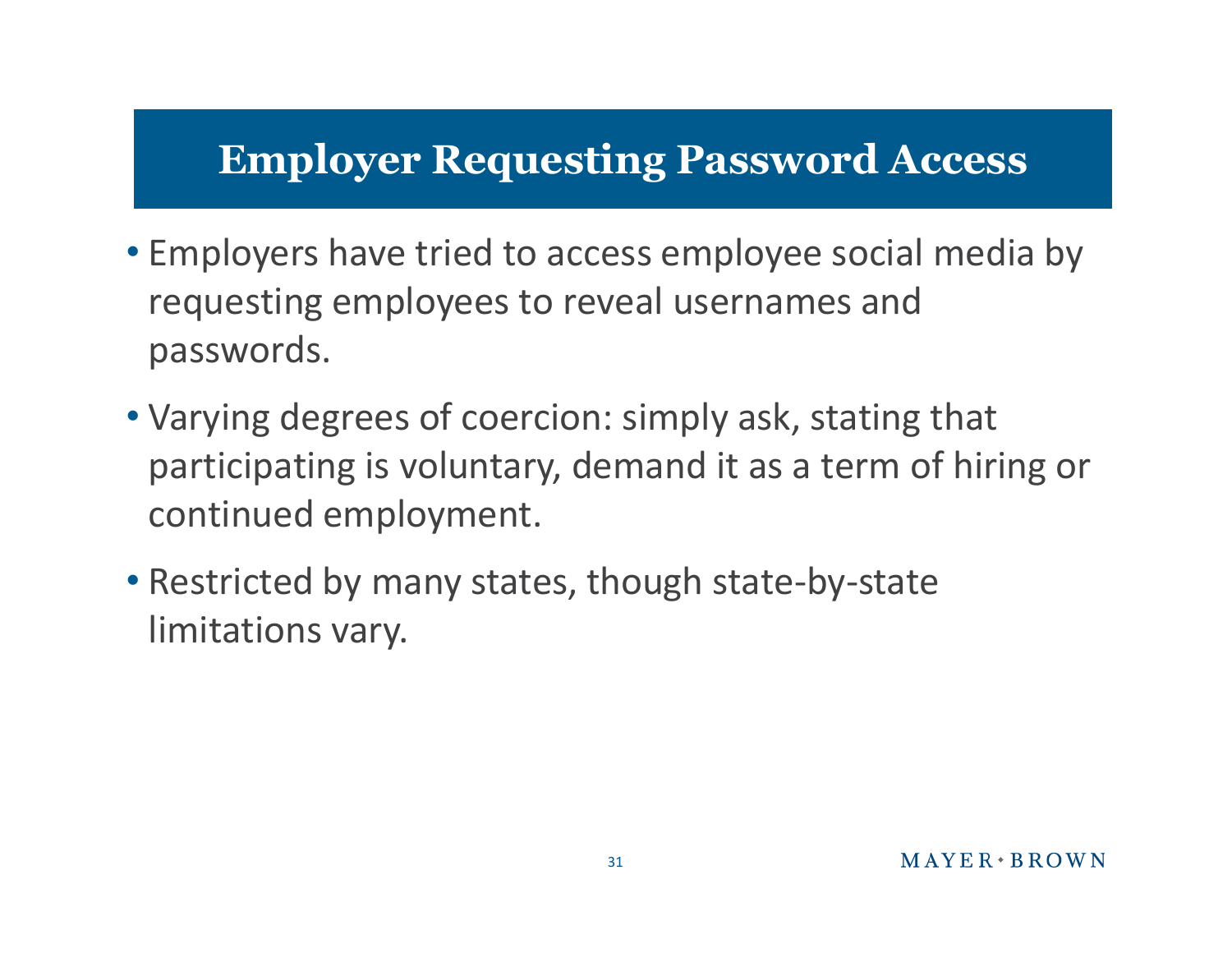- Currently, legislation has been enacted or proposed in more than 35 states.
- 12states have enacted laws restricting employer access to employee passwords: Arkansas, California, Colorado, Illinois, Maryland, Michigan, Nevada, New Jersey, New Mexico, Oregon, Utah and Washington.
- Other states are still developing legislation: New Hampshire, Oklahoma.
- National enforcement challenging, similar to data breach laws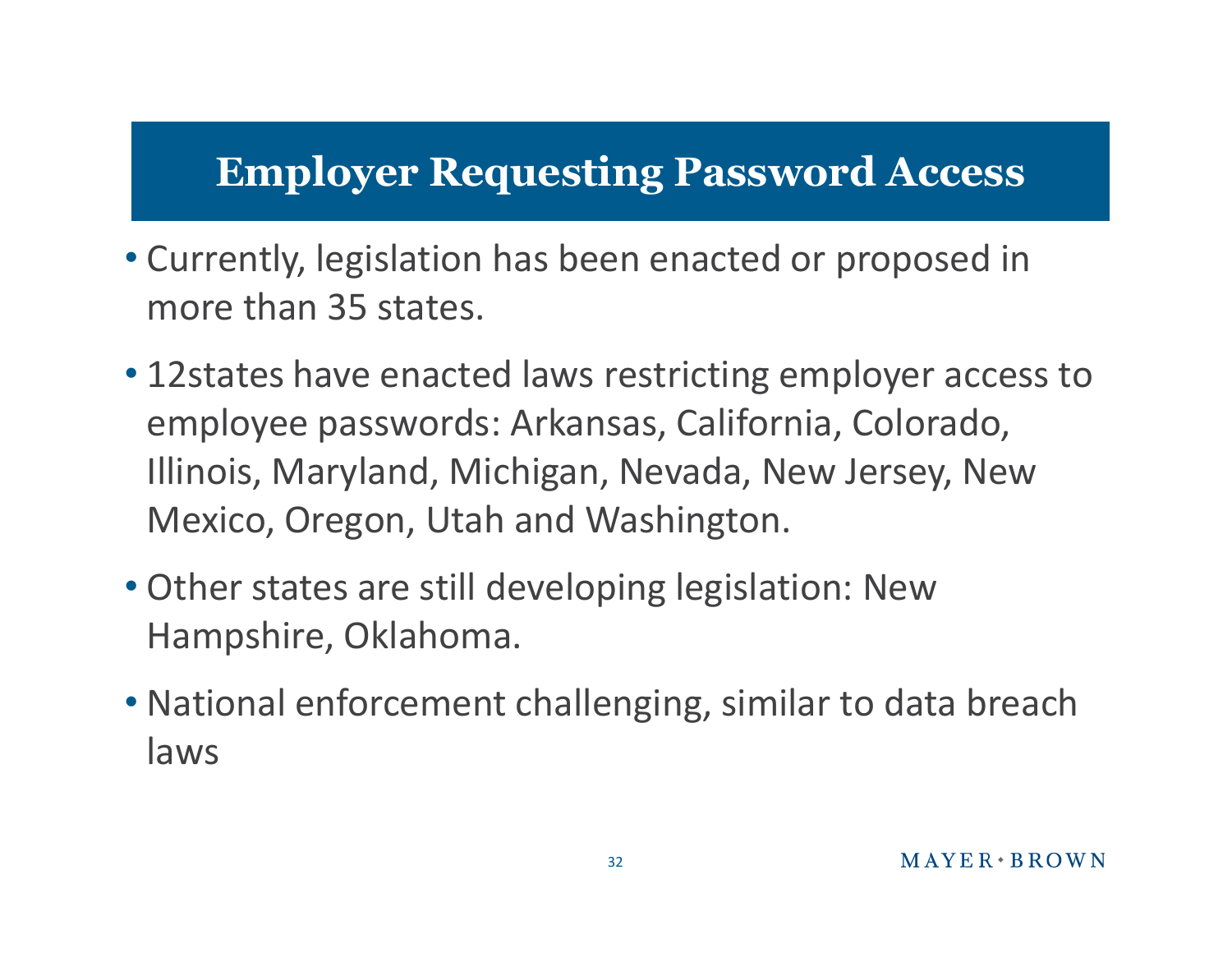- Case law also indicates that wholesale access to password-protected information is not allowed by an employer, especially where a policy does not provide as such.
- Pure Power Boot Camp v. Warrior Fitness Boot Camp (S.D.N.Y. 2010)
	- The employer's email policy informed employees that the employer could access "any matter stored in, created on, received from, or sent through" the employer's system.
	- The employer obtained the usernames and passwords for the employee's webbased, personal email accounts (i.e., hotmail/gmail) on the employee's work computer and used this information to access the employee's web-based email accounts and read his email.
	- The court found that, where the employee did not actually send or receive the email from the work computer, but merely viewed the email from a work computer, the employer's broad-ranging email policy was not sufficient to prevent the employee from having a reasonable expectation of privacy in the content of his web-based email accounts: "there is nothing in the PPBC policy that even suggests that if an employee simply views a single, personal e-mail from a third party e-mail provider, over PPBC computers, then all of his personal e-mails on whatever personal e-mail accounts he uses, would be subject to inspection."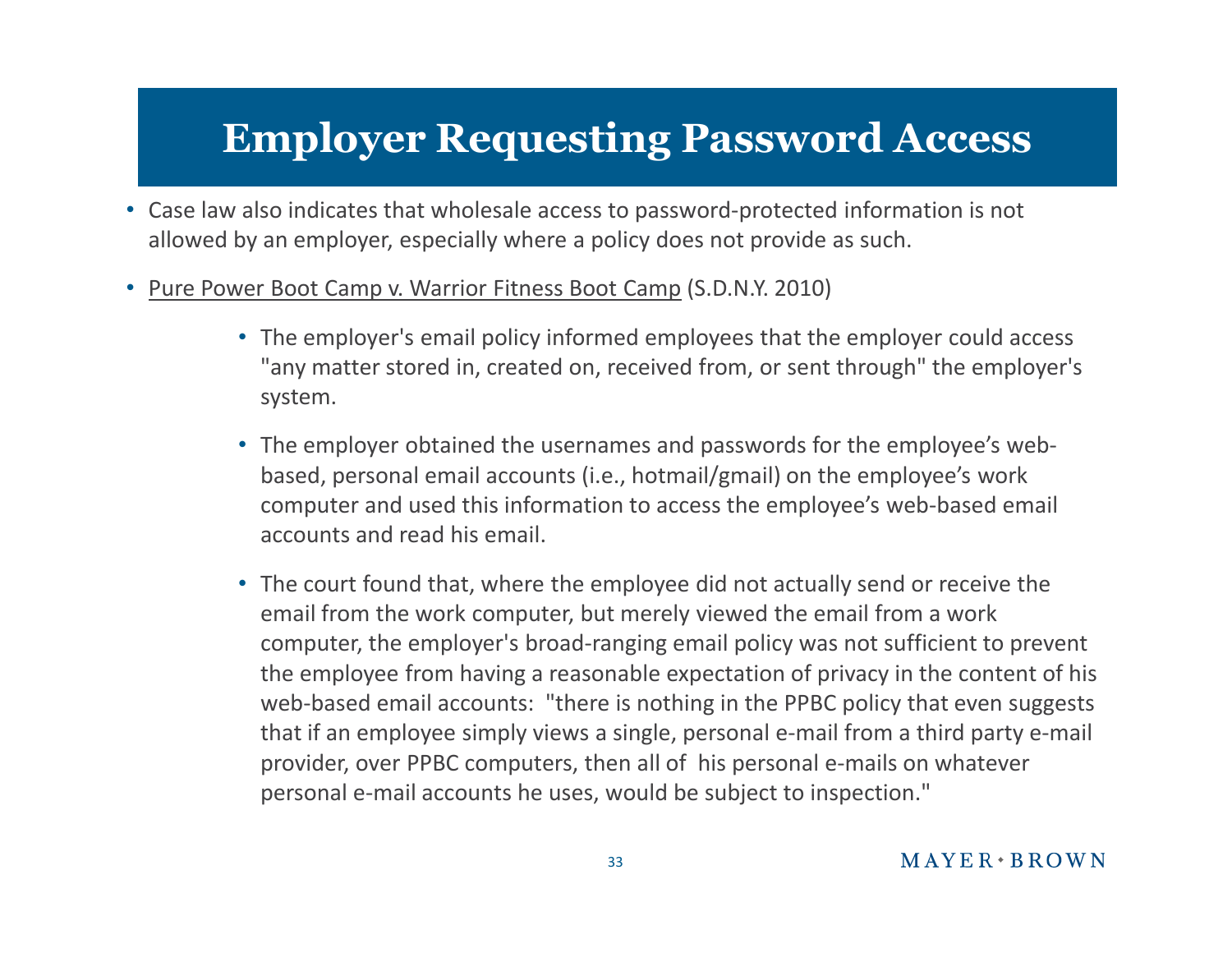#### Pure Power Boot Camp v. Warrior Fitness Boot Camp (S.D.N.Y) (continued)

- Accordingly, the court said that the employee had a reasonable expectation that "his personal e-mail accounts, stored on third-party computer systems, protected (albeit ineffectively) by passwords, would be private" and that the employer's access would be authorized only if the employee had given consent.
- Because the employee had a reasonable expectation of privacy, the employers viewing of the email constituted unauthorized access under the Stored Communication Act, and the employer was prohibited from using the emails as evidence in the underlying labor and employment action between the parties.
- This case, though it pertains to email, is especially applicable to social networks, because all of the communications on social networks is stored on remote servers. An employee may never actually post anything to the social networking site from work, but the employee's username and password might be stored on her work computer.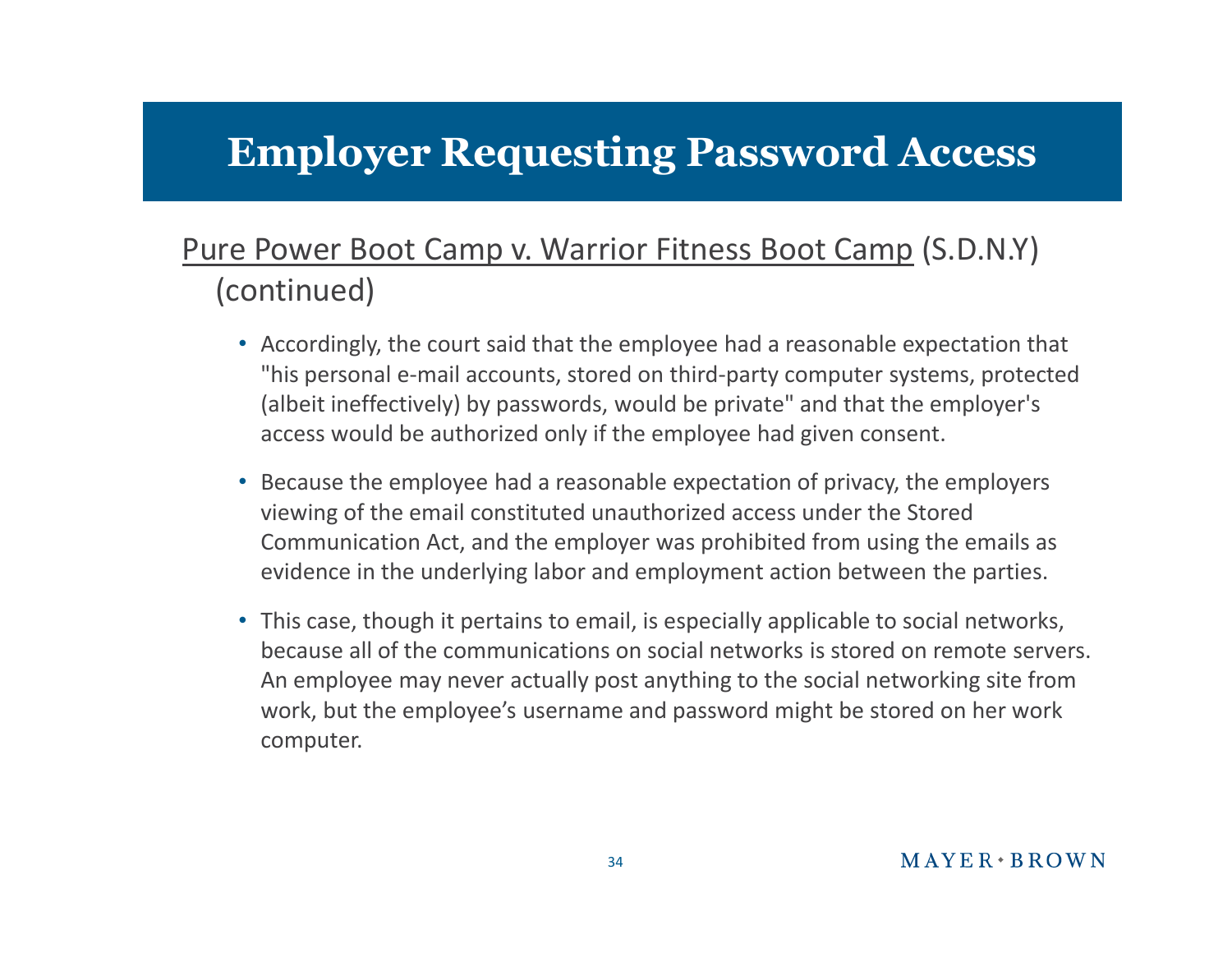- See also Electronic Communications Privacy Act (ECP) 18 U.S.C. § 2511
- Whoever "intentionally intercepts, endeavors to intercept, or procures any other person to intercept or endeavor to intercept, any wire, oral, or electronic communication" commits a violation.
- *Hall v. EarthLink Network, Inc*.
	- EarthLink, an internet service provider, did not violate the ECPA because of a particular exception that was applicable to it as an Internet Service Provider that stored email from the employee as part of its "ordinary course of business."
	- But the Court specifically noted that if a company sets up any mechanism to continually receive and view email transmissions from an employee, the employer likely violates the ECPA, because this is an interception of electronic communications.
	- Thus, if an employer set up a system allowing it to continually monitor email transmissions as they were sent, or social media posts as they were posted, a Court could determine it violated the ECPA.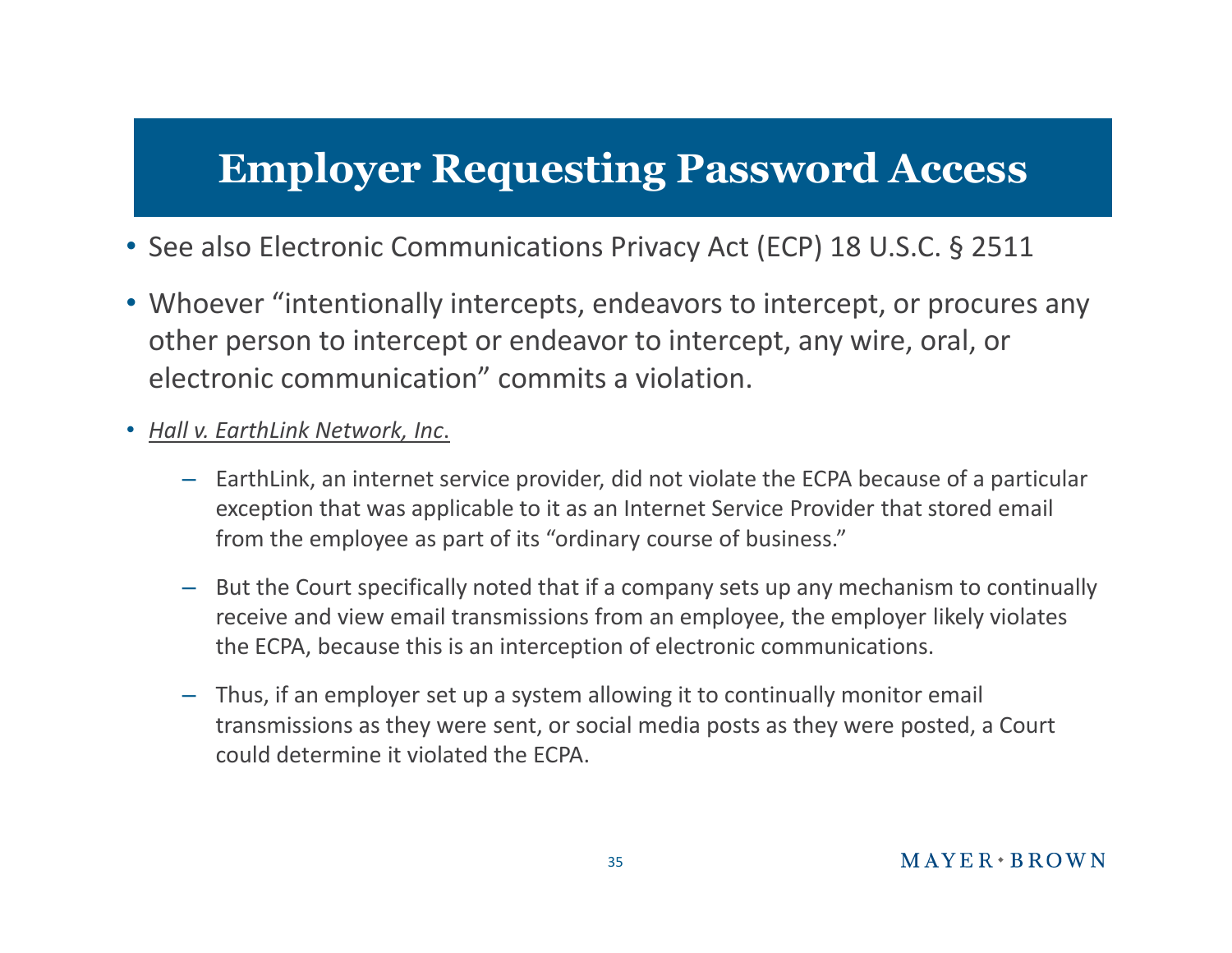# **Shoulder Surfing**

- Shoulder surfing refers to the practice of employers asking employees to log onto social media accounts while the employer looks on.
- This happens in the context of hiring , firing, and internal investigations.
- There have been many recent attempts to prevent employers from doing this. In 2012, states including Maryland, California, and Illinois banned this practice.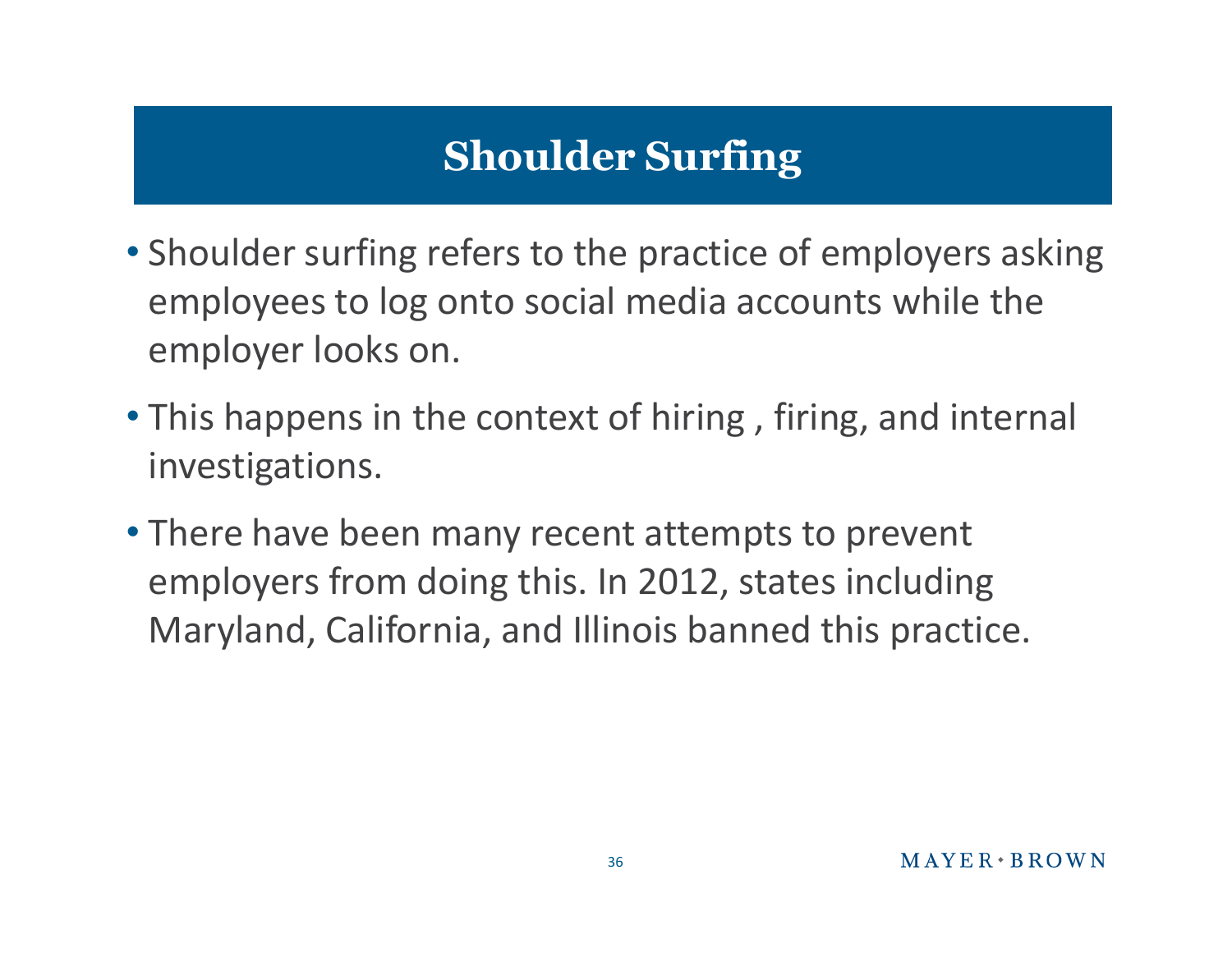# **Keystroke Software**

- Keystroke software can be installed on the computer itself, or it can operate remotely through a "Trojan horse" email. In either situation, the information is sent back to the employer for review.
- The software can track application use, log-ons, screen shots, passwords, document tracking, and many other computer activities.
- Keystroke software is directly regulated by some states, and can also fall under some of the other statutes discussed throughout this presentation.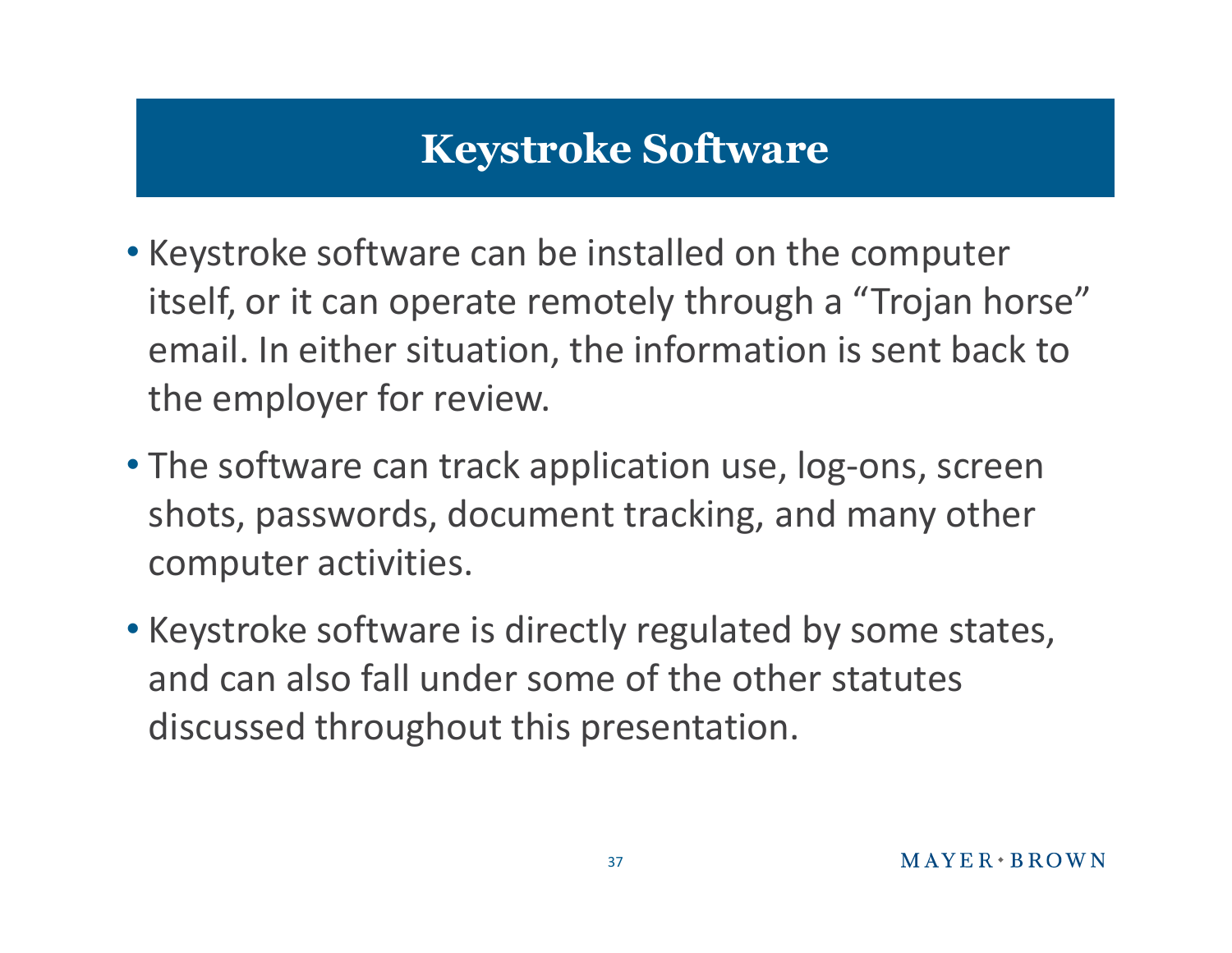# **ACCESS: FALSE ACCOUNTS**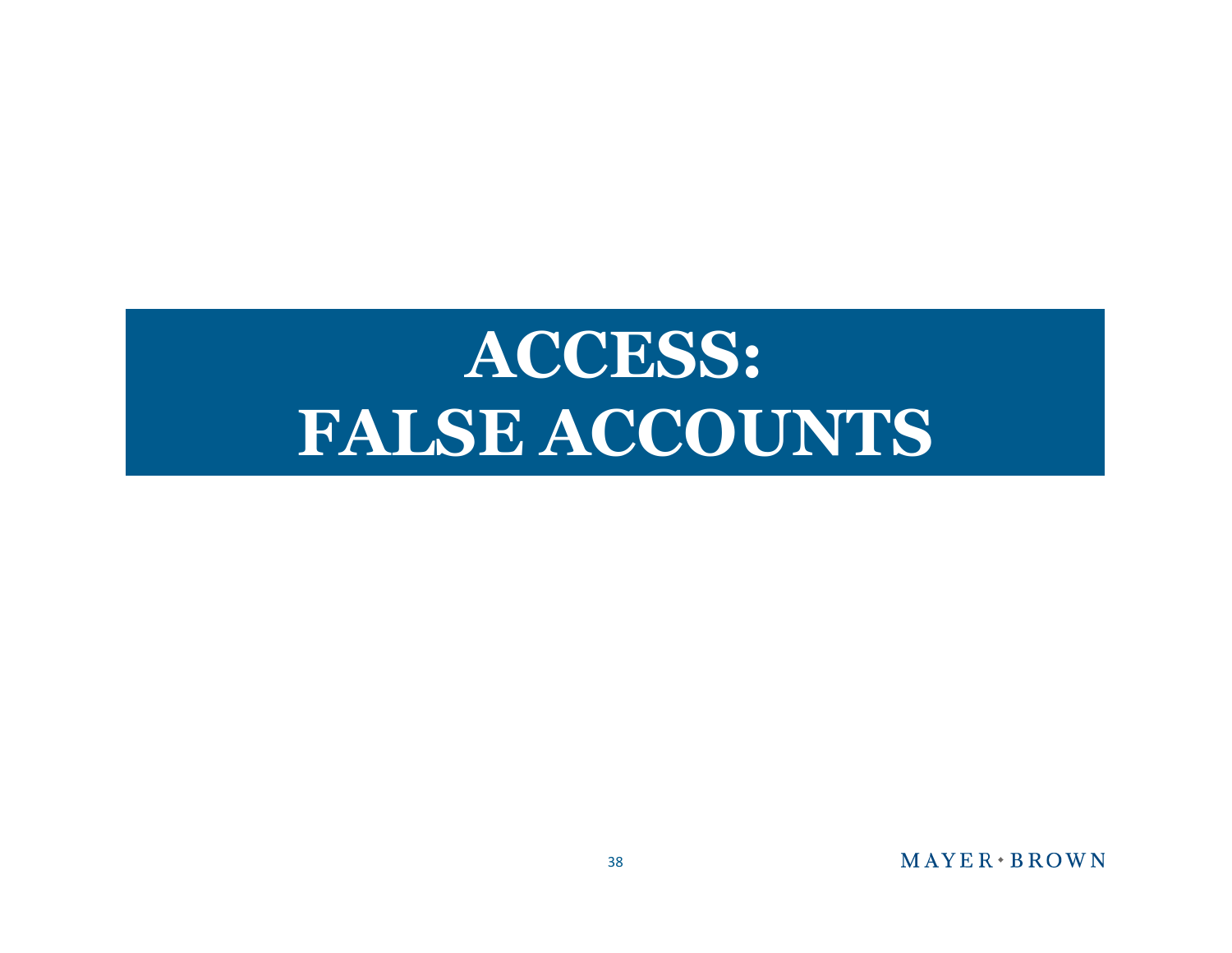- Computer Fraud and Abuse Act (CFAA) 18 U.S.C. § 1030(a)
- Prohibits accessing a computer without authorization.
- An employer who accesses a social networking site surreptitiously – e.g., by assuming a false identity to "friend" an employee on Facebook – may violate the terms of service of the social networking site. An employer may violate the terms of service merely by conducting a background investigation on the site, if the site's terms of service prevent such activity.
- By violating the terms of service of the website, the employer could be deemed to have accessed the "computer" housing the social media website without authorization – technically a violation of the Computer Fraud and Abuse Act (CFAA).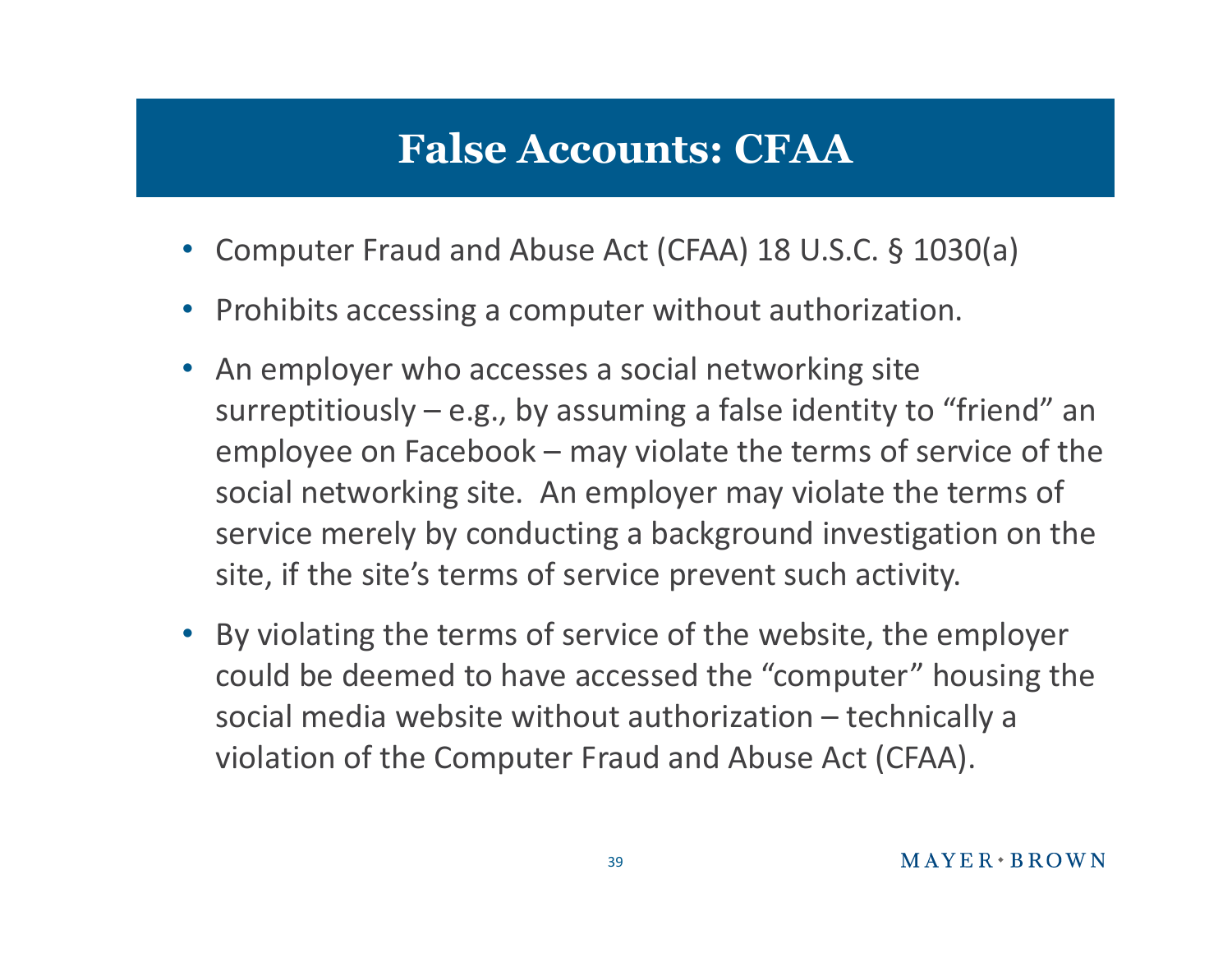- CFAA allows the government to prosecute a criminal violation unlikely given the breadth of the statute and the low stakes involved for the USAOs.
- However, private plaintiffs can also bring a claim under CFAA, and the language of the statute would seem to allow employees – not just the owners of the computer at issue – to bring a claim: "Any person who suffers damage or loss by reason of a violation of this section may maintain a civil action against the violator to obtain compensatory damages and injunctive relief or other equitable relief." 18 U.S.C. § 1030(g).
- Thus, by accessing Facebook's website without authorization (i.e., in violation of the terms of service) an employee who claims he/she was harmed as a result could technically bring a claim for a violation of CFAA as a result.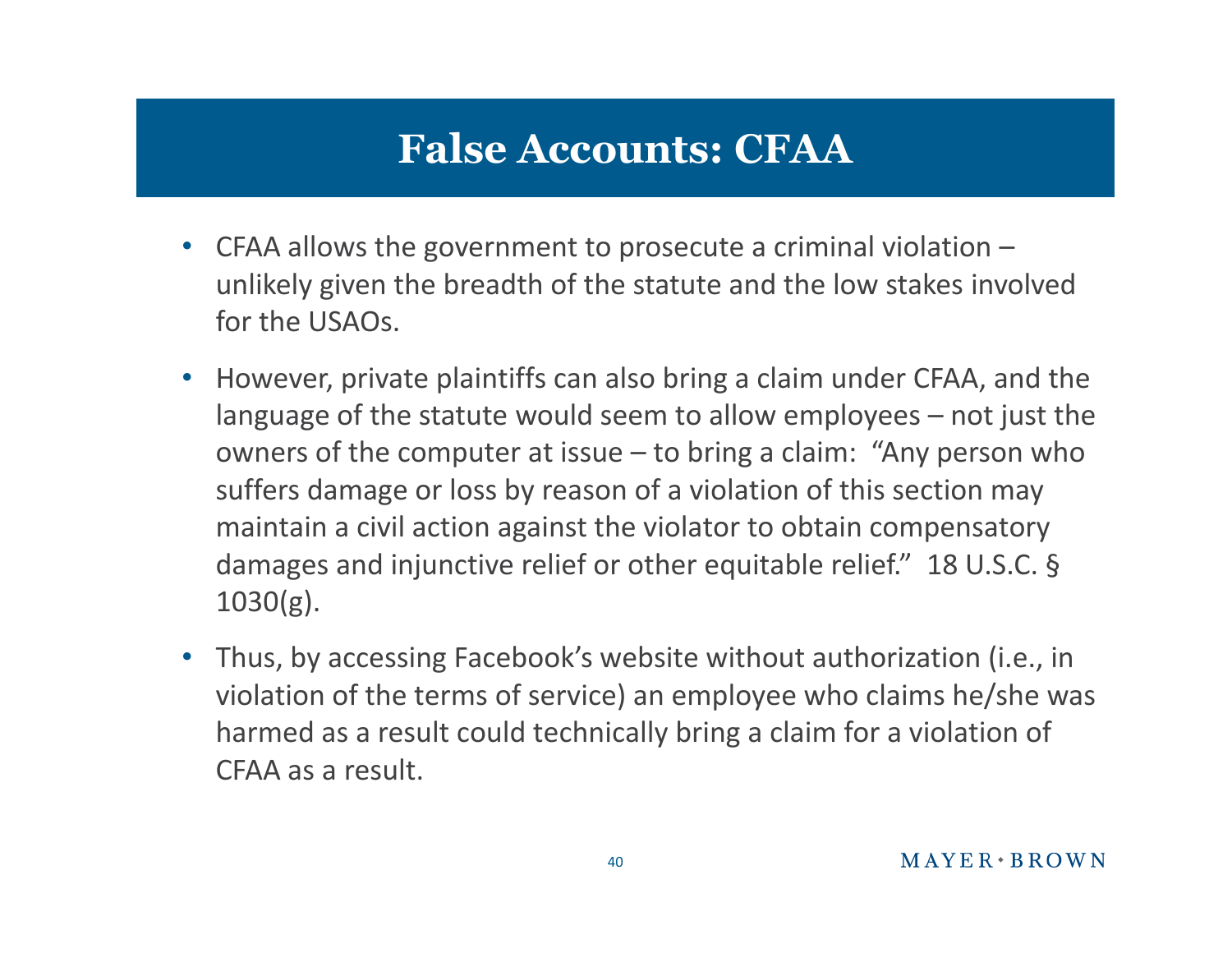#### • United States v. Drew

- Defendant set up a fake profile on the social networking site MySpace – a practice which violated the site's Terms of Service.
- The defendant used the fake profile to harass a 13-year-old girl, who committed suicide after the harassment. At trial, the defendant was found guilty of a criminal misdemeanor violation of CFAA, and the defendant then moved for judgment of acquittal.
- The court held that basing a misdemeanor violation of CFAA solely upon the violation of a website's terms of services is unconstitutional under the void-for-vagueness doctrine. However, the decision leaves open the possibility that a defendant may still face civil penalties under CFAA for violating a website's terms of service.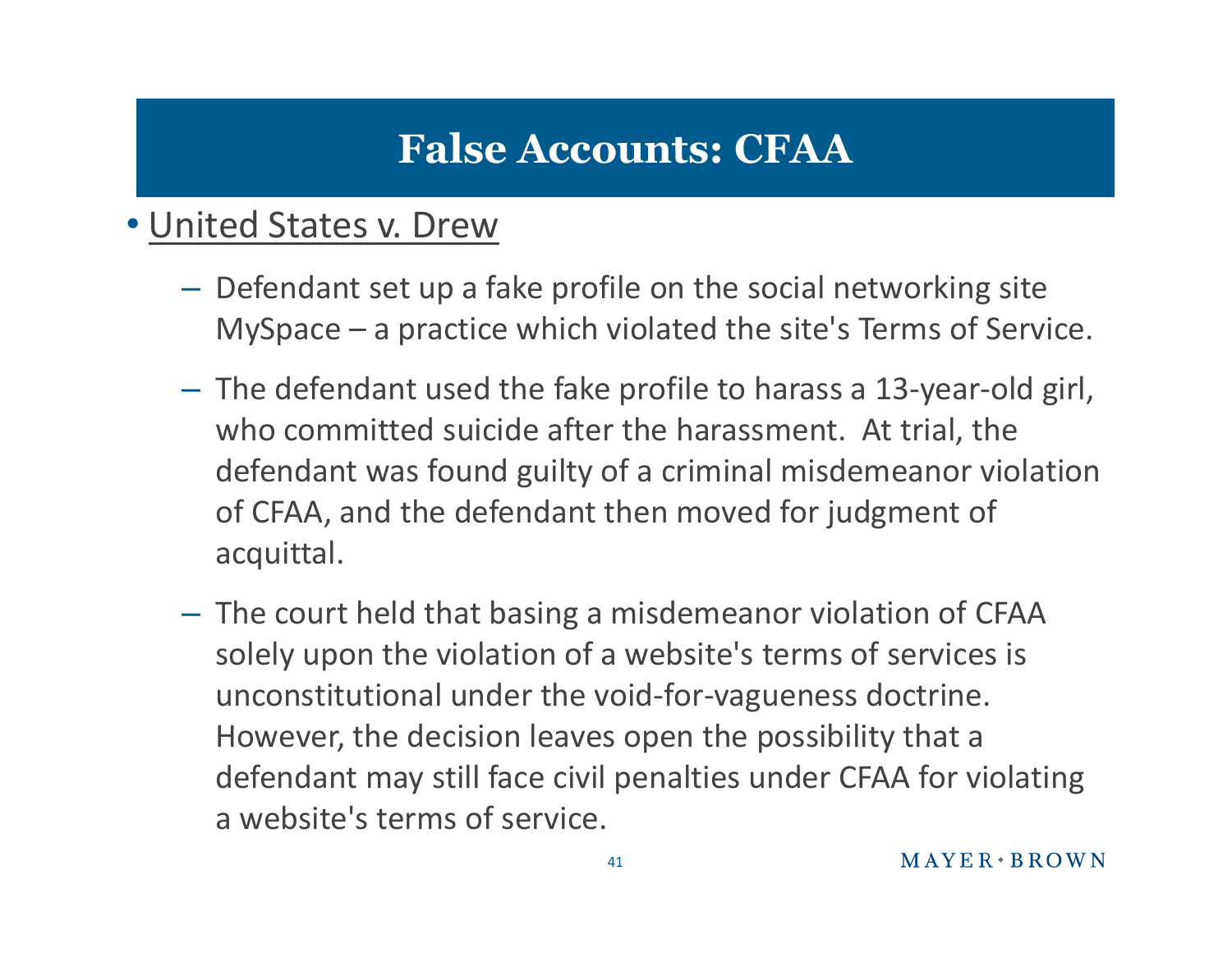#### Stored Communications Act (SCA) 18 U.S.C. § 2701

- Designed to address access to stored wire and electronic communications and transactional records. "Whoever— (1) intentionally accesses without authorization a facility through which an electronic communication service is provided; or  $(2)$ intentionally exceeds an authorization to access that facility."
- The SCA "protects users whose electronic communications are in electronic storage with an ISP or other electronic communications facility." *Theofel v. Farey-Jones,* 341 F.3d 978, 982 (9th Cir. 2003). It "reflects Congress's judgment that users have a legitimate interest in the confidentiality of communications in electronic storage at a communications facility." *Id.* at 982.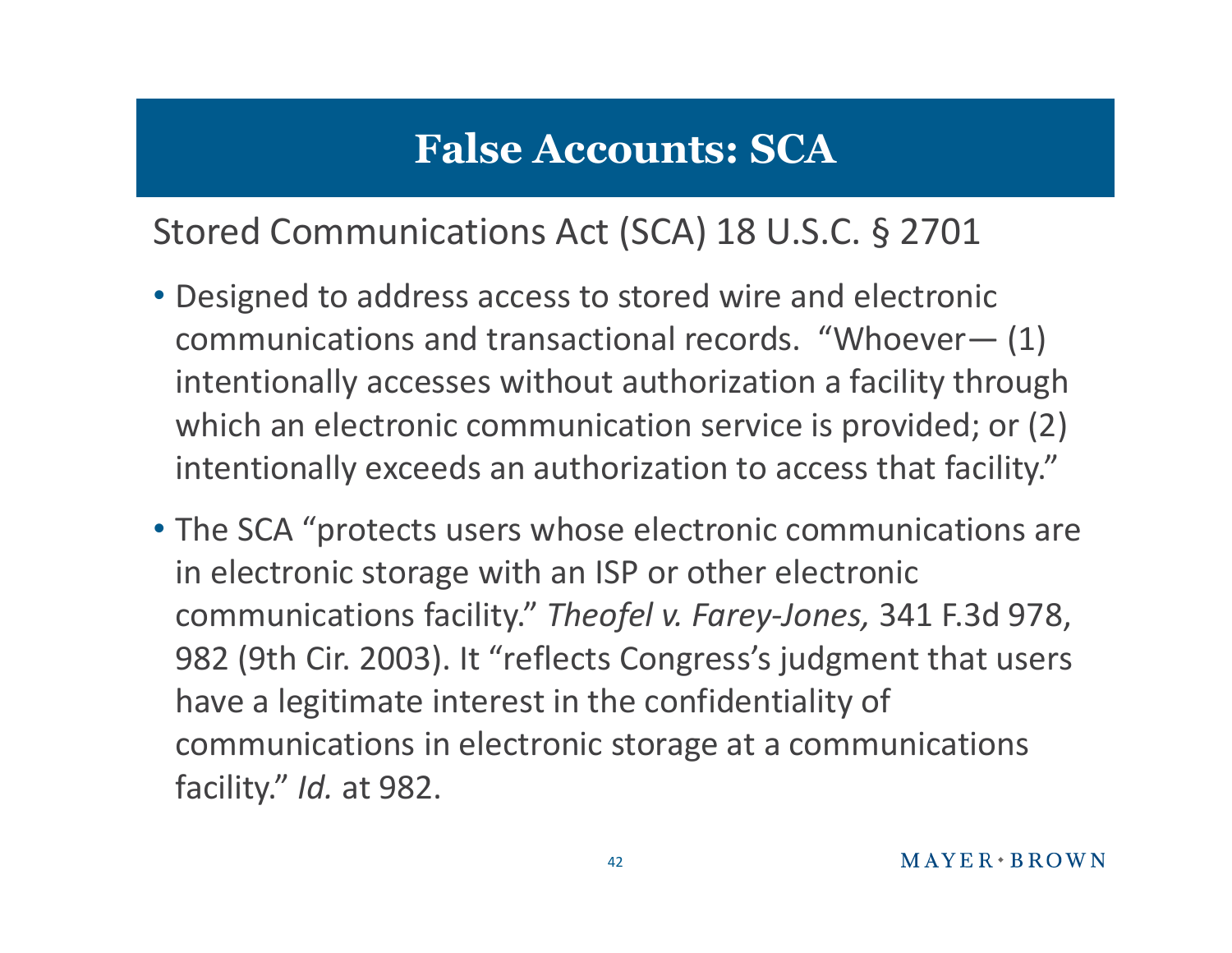#### Pietrylo v. Hillstone Restaurant Group (D.N.J.)

- Employees set up an invite only website on MySpace.com that criticized their employer.
- The employer asked one of the employees for her username and password to the website, and she provided it.
- Based on what the employer saw on the website, it terminated some employees
- Employees sued under the Federal Stored Communications Act, and brought common law claims for invasion of privacy, and wrongful termination among other claims.
- The Court denied the employer's summary judgment motion and set the case for trial, ruling that a jury had to determine whether the employer's mere request for the username and password was coercive, and therefore the employer did not have actual authorization to access the website.  $MAYER+BROWN$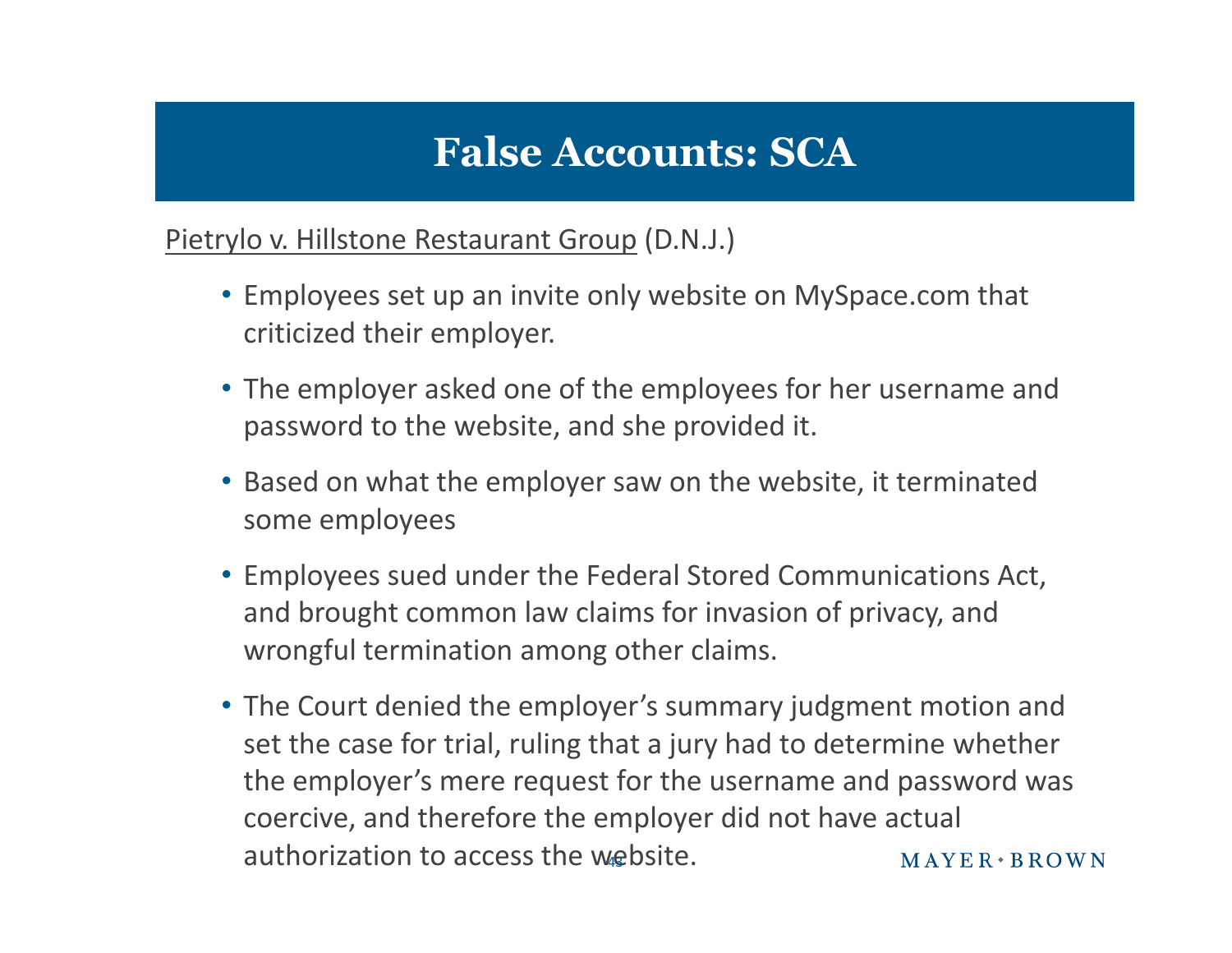#### Pietrylo v. Hillstone Restaurant Group (D.N.J.) (continued)

- A jury ruled that the employer was not properly authorized to access the website under the Stored Communication Act because its request to the employee for her username and password was coercive. This ruling was based solely on the employee's own testimony that she felt that there may have been negative consequences if she did not give her employer her password.
- The Court upheld the jury's verdict in 2009. The employer was held liable for lost wages to the plaintiffs and punitive damages in the amount of four times the lost wages.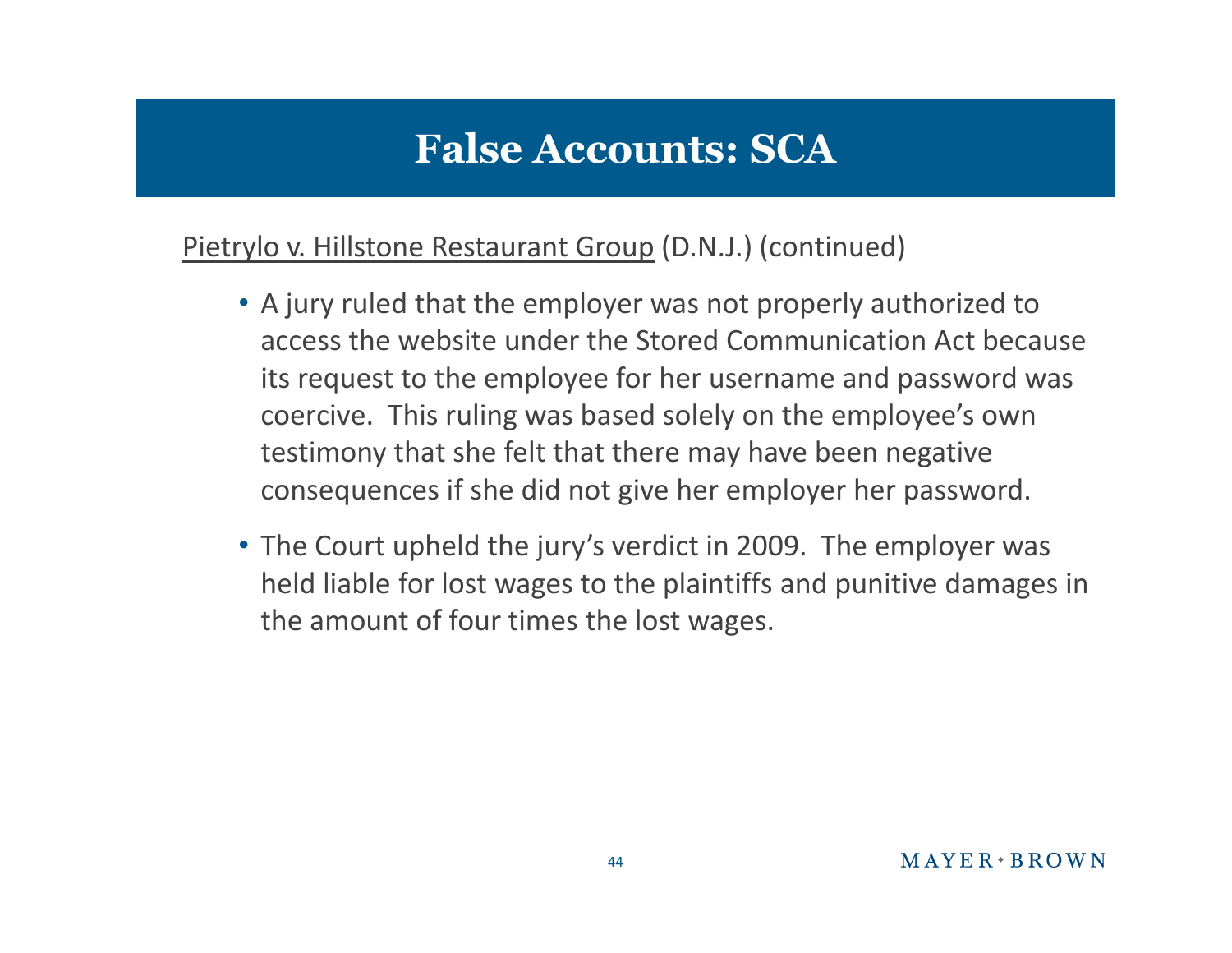- In 2013, a New Jersey District Court held in *Ehling v. Monmouth-Ocean Hospital* that the SCA applies to Facebook posts.
- Because "the legislative history of the [SCA] suggests that Congress wanted to protect electronic communications that are configured to be private," the court determined that Plaintiff's private Facebook wall post fell under the SCA's protections.
- However, the employer here was not found liable because the post was volunteered by a "friend" of the Plaintiff who had access to the Plaintiff's Facebook posts.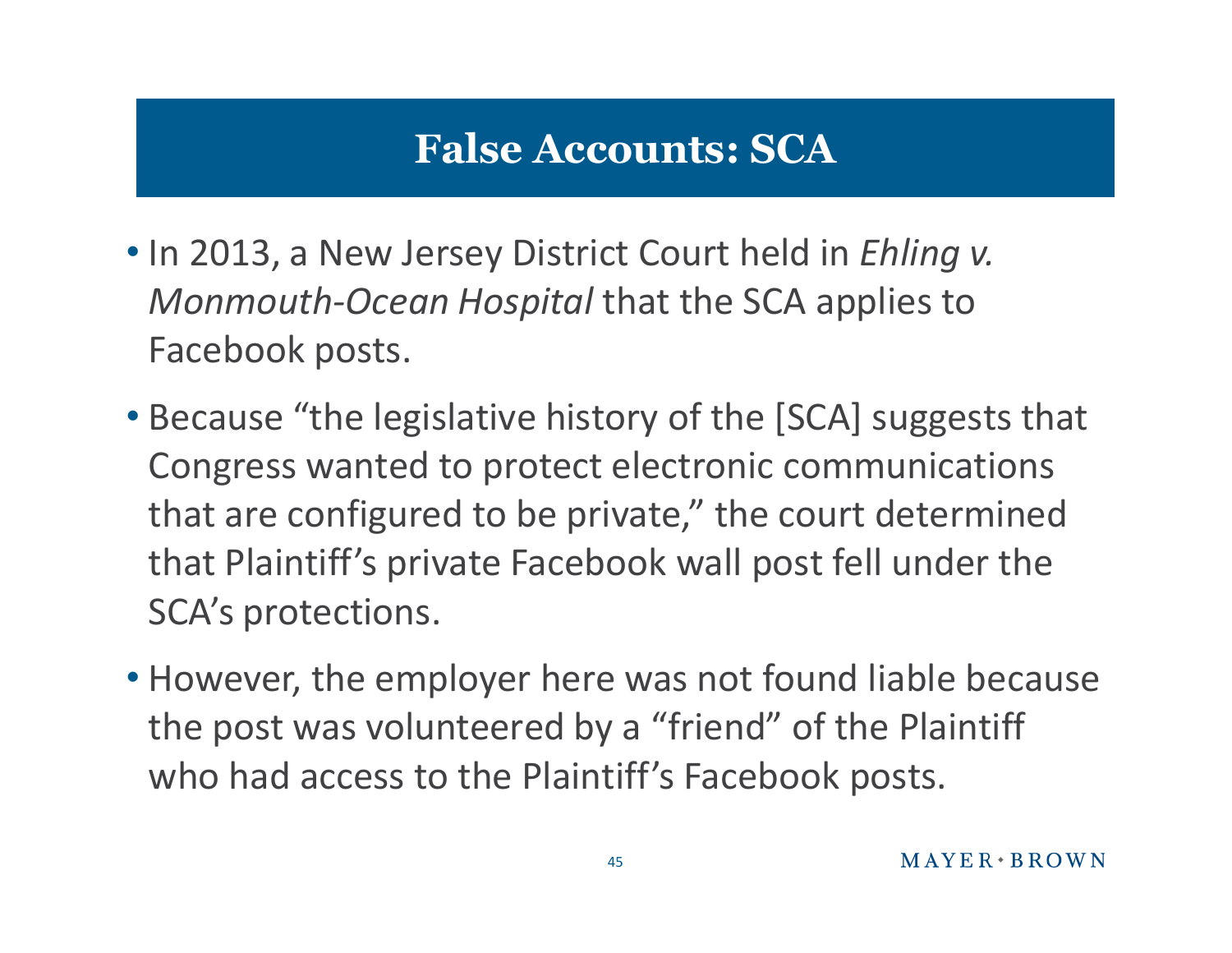# **False Accounts: Ethical Opinions**

- Additionally, courts have indicated that employers should not create false social media accounts to circumvent the laws discussed above. Such action may be a violation of the terms of the social media user agreement.
	- *Fteja v. Facebook, Inc.* (S.D.N.Y. 2012) (holding that employers can be civilly liable for violating social media's user agreements)
- Lawyers especially should not be involved in the creation of such accounts—found to be
	- New York Formal Op. 2010-2 (cannot use false pretenses to obtain evidence)
	- Philadelphia Opinion 2009-02 (ethical rules violated where a third party, at request of a lawyer, sends a connection request)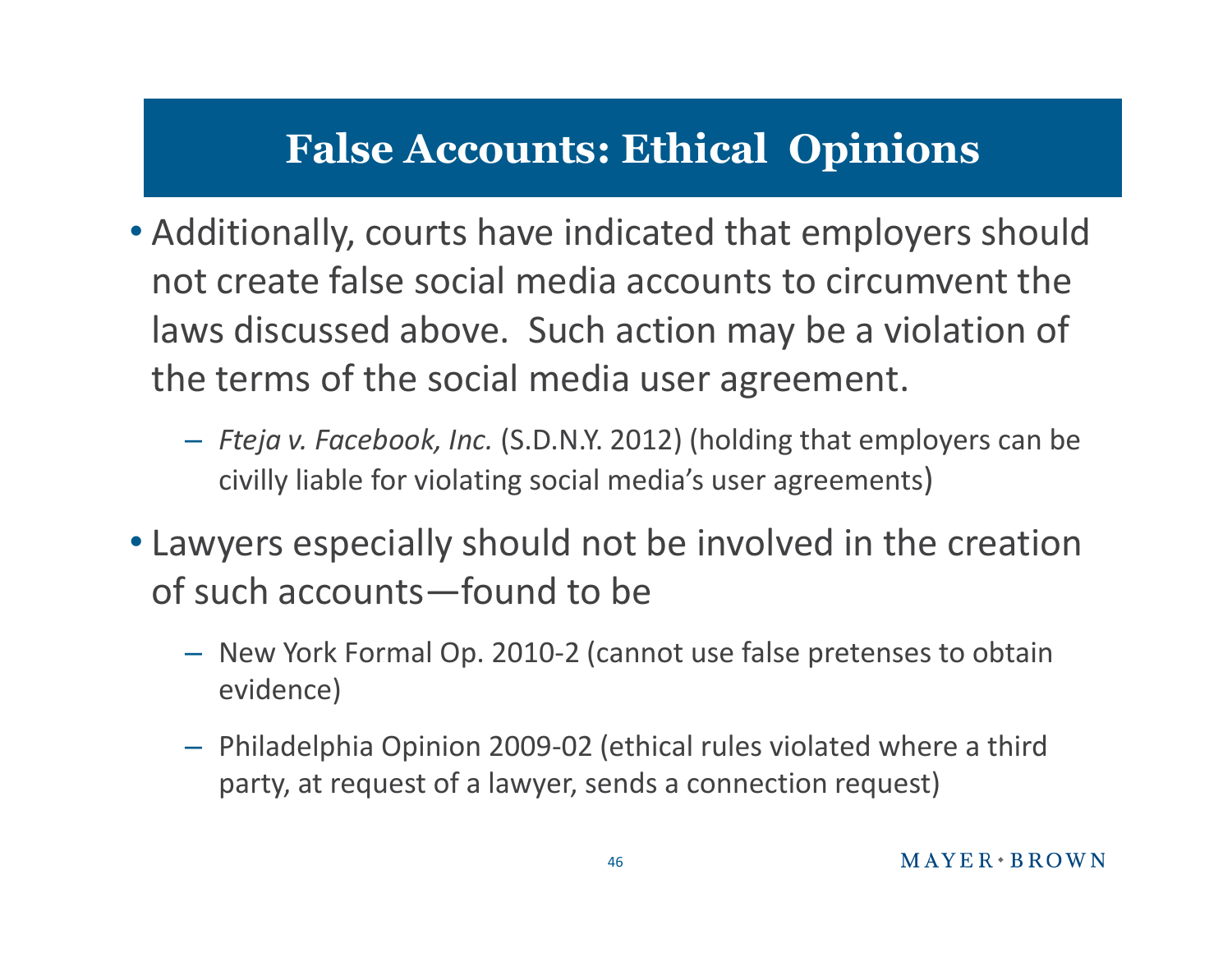# **ACCESS: PUBLIC INFORMTION**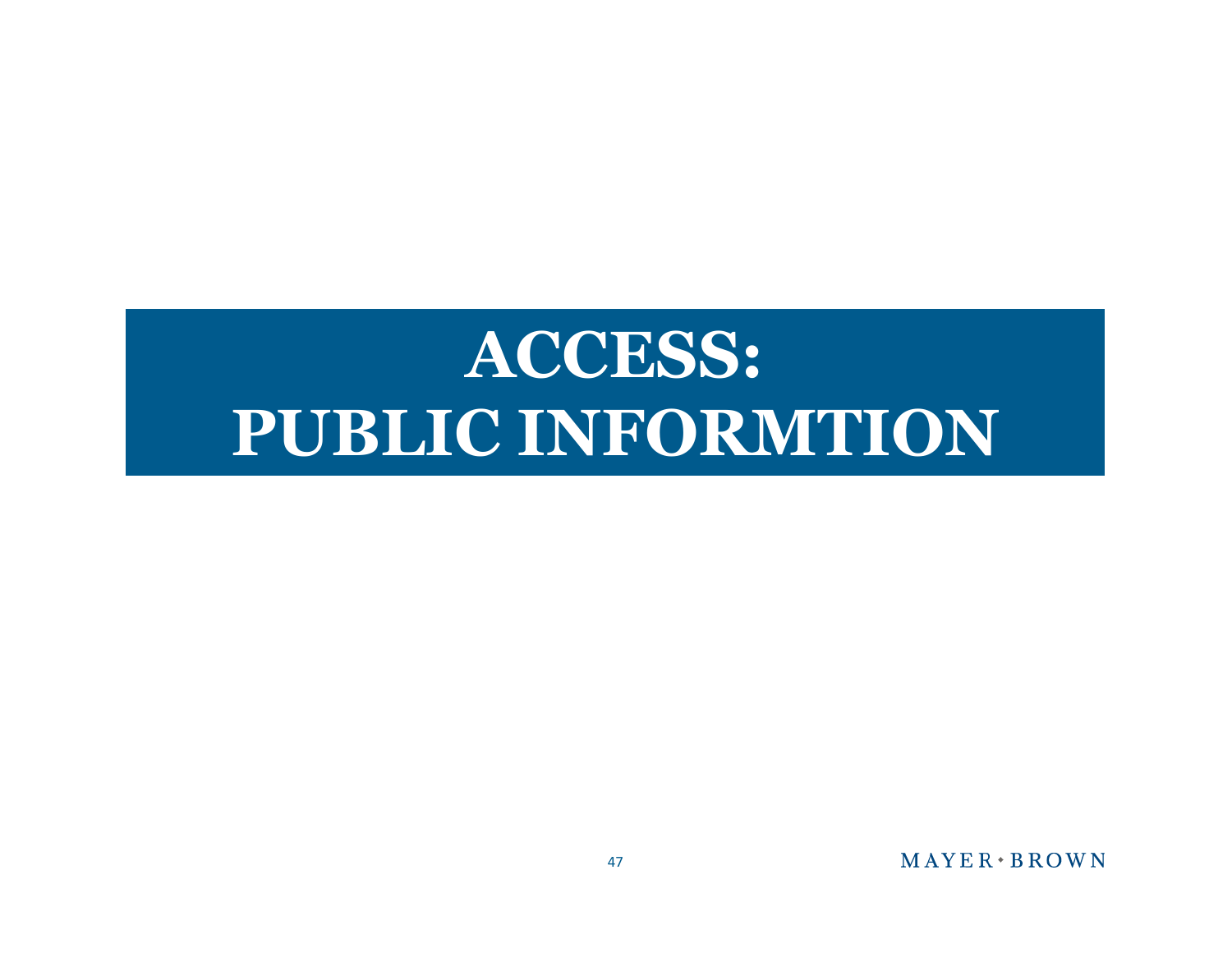# **Publicly Available Information**

- Publicly available information comes with fewer pitfalls for companies, but care should still be taken when viewing and relying on that information
- Can be used as evidence of discrimination
	- *Neiman v. Grange Mutual Casualty Co*.(C.D. Ill. April 26, 2012) (finding evidence that the company used information available on LinkedIn to discriminate against a potential employee based on age)
- Could have confidential information
	- *See, e.g.,* Title II of the Genetic Information Nondiscrimination Act of 2008 (GINA), 42 U.S.C. § 2000ff-1(a). GINA prohibits employers from obtaining an applicant's "genetic information," defined to include information about an individual's family medical history.
- Should know details of specific social media site
	- For example, LinkedIn has a feature where can see who has viewed a profile could raise ethical issues for lawyers, especially if other person is represented.<br>MAYER + BROWN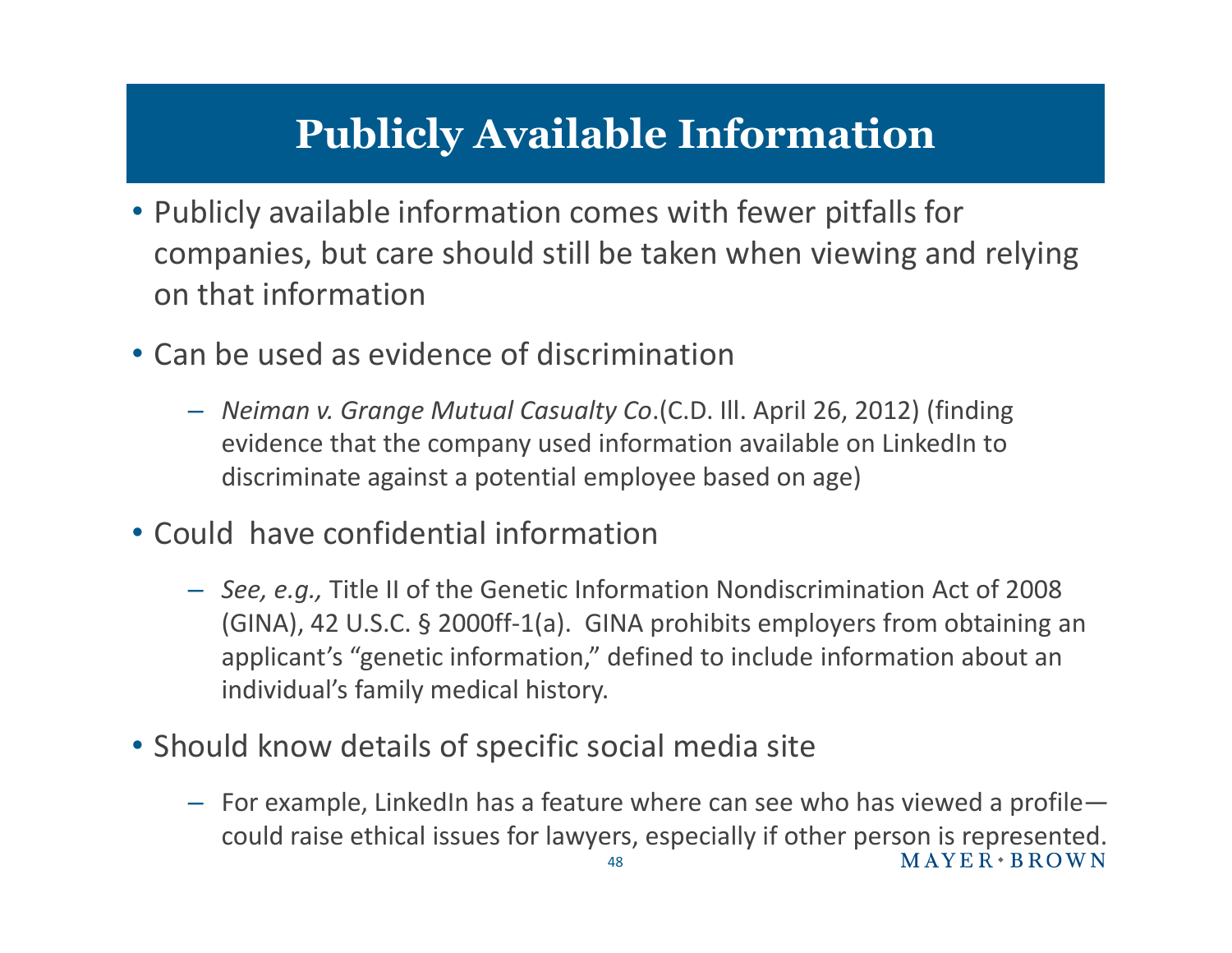### **Summary**

- Publicly available information is generally fair game *with* parameters
- False accounts to gain information are not advisable and can lead to sanctions
- In certain circumstances can get information through passwords and usernames, but weigh the balance of importance against difficulty, and check state statutes
- Law is adapting in this area slowly to ever changing technology and trending towards the protection of employees' privacy
- While damages have not yet been significant for violations the risk is that damages will increase